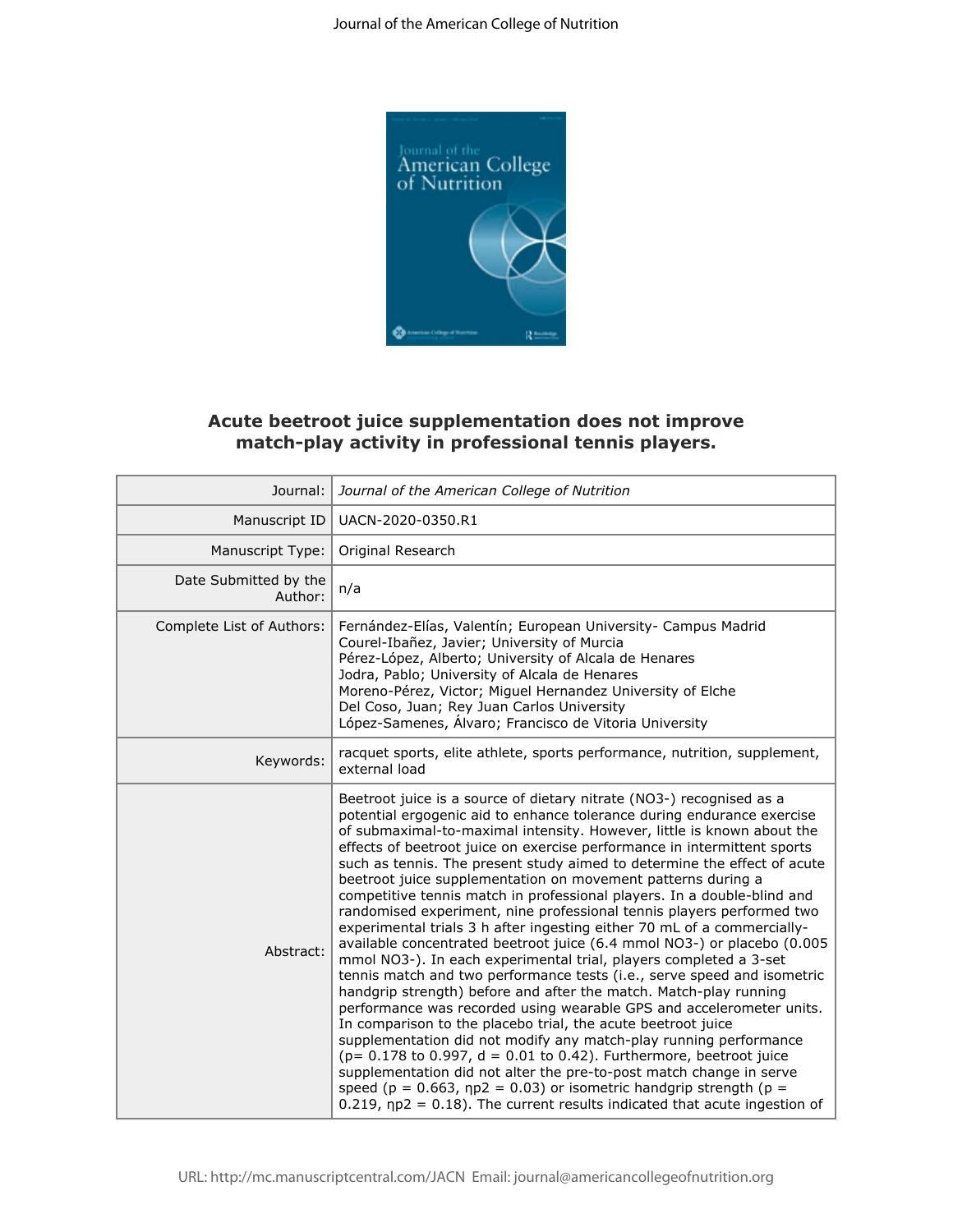**SCHOLARONE™** Manuscripts

professional tennis players.

a commercialised shot of nitrate-rich beetroot juice (70 mL containing 6.4 mmol of NO3-) did not produce any performance benefit on tennis match play. Thus, acute beetroot juice supplementation seems an ergogenic aid with little value to enhance physical performance in

| 1234567  |                   |
|----------|-------------------|
|          |                   |
|          |                   |
| 8        |                   |
| 9        |                   |
| 10       |                   |
| 11<br>12 |                   |
| 13       |                   |
| 14       |                   |
| 15       |                   |
| 16       |                   |
| 17       |                   |
| 18<br>19 |                   |
| 20       |                   |
| 21       |                   |
| 22       |                   |
| 23       |                   |
| 24<br>25 |                   |
| 26       |                   |
| 27       |                   |
| 28       |                   |
| 29       |                   |
| 30<br>31 |                   |
| 32       |                   |
| 33       |                   |
| 34       |                   |
| 35       |                   |
| 36       |                   |
| 37<br>38 |                   |
| 39       |                   |
| 40       |                   |
| 41       |                   |
| 42       |                   |
| 43<br>44 |                   |
| 45       |                   |
| 46       |                   |
| 47       |                   |
| 48       |                   |
| 49<br>50 |                   |
| 51       |                   |
| 52       |                   |
| 53       |                   |
| 54       |                   |
| 55       |                   |
| 56<br>57 |                   |
| 58       |                   |
| 59       |                   |
| 60       | URL: http://mc.ma |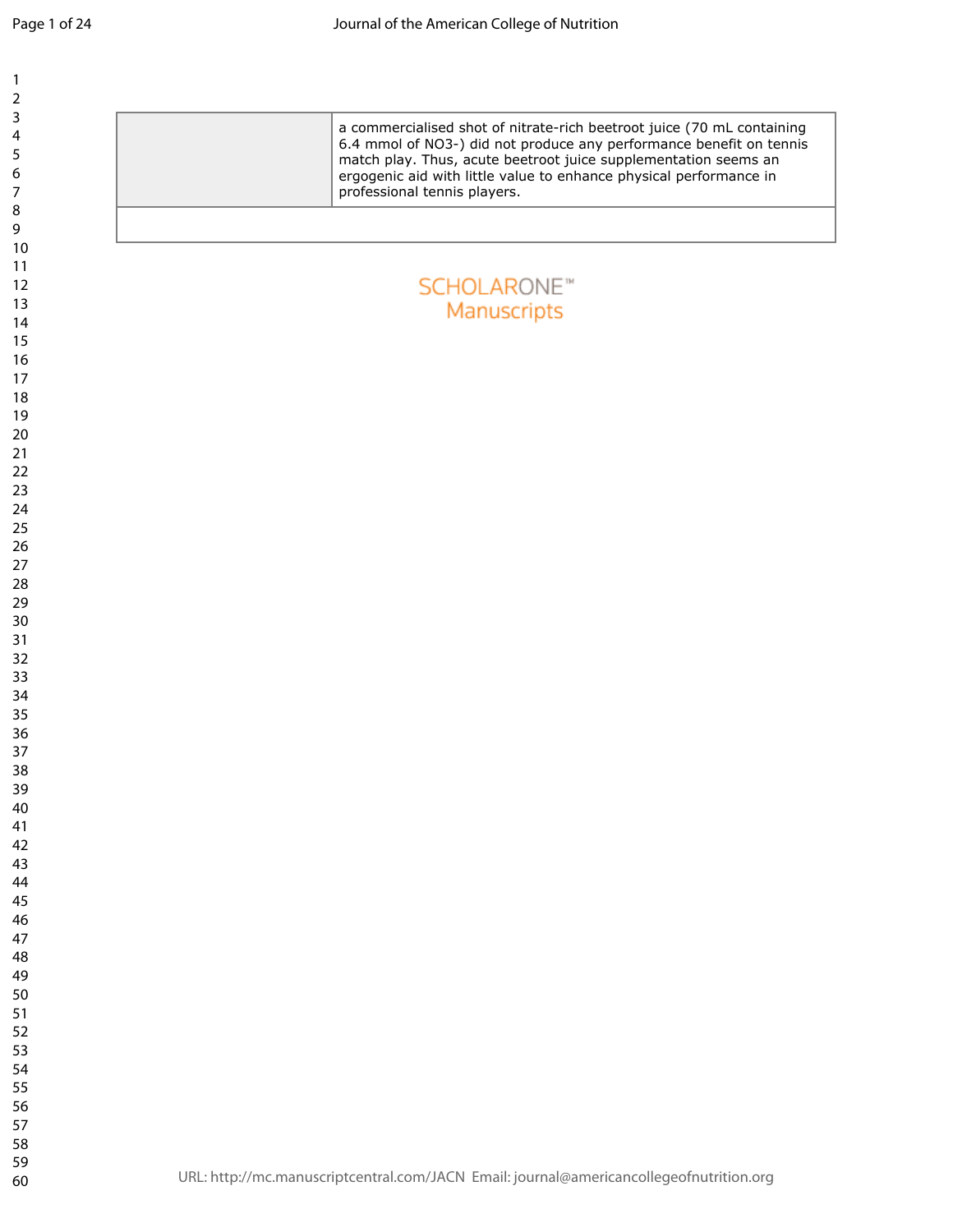# **Acute beetroot juice supplementation does not improve match-play activity in professional tennis players**

rández-Elias<sup>1</sup>, Javier Courel-Ibañez<sup>2</sup>, Alberto Pérez-Lop<br>Pérez<sup>5</sup>, Juan Del Coso<sup>6</sup> and Álvaro López-Samanes<sup>7</sup>.<br>*uropea de Madrid, Faculty of Sport Sciences, Madrid, .<br>rt Sciences, University of Murcia, San Javier, Spa* Valentín E. Fernández-Elias<sup>1</sup>, Javier Courel-Ibañez<sup>2</sup>, Alberto Pérez-Lopez<sup>3</sup>, Pablo Jodra<sup>4</sup>, Victor Moreno-Pérez<sup>5</sup>, Juan Del Coso<sup>6</sup> and Álvaro López-Samanes<sup>7</sup>.

*Universidad Europea de Madrid, Faculty of Sport Sciences, Madrid, Spain.*

*Faculty of Sport Sciences, University of Murcia, San Javier, Spain.*

  *Department of Biomedical Sciences, Area of Sport and Physical Education, Faculty of Medicine and Health Sciences, University of Alcalá, Madrid, Spain.*

  *Department of Education Sciences, Universidad de Alcalá, Alcalá de Henares, Madrid, Spain.*

*Center for Translational Research in Physiotherapy, Department of Pathology and Surgery, Universidad Miguel Hernández, San Juan, Spain.*

*Centre for Sport Studies, Rey Juan Carlos University, Fuenlabrada, Spain.*

*School of Physiotherapy, Faculty of Health Sciences, Universidad Francisco de Vitoria, Madrid, Spain.*

### **Corresponding author:**

*Álvaro López Samanes* 

*School of Physiotherapy, Faculty of Health Sciences, Universidad Francisco de Vitoria Carretera Pozuelo a Majadahonda, Km 1.800, 28223 Pozuelo de Alarcón, Madrid Phone: 34+91 709 14 00 (Ext. 1955); Fax: 34+91 709 14 00E-mail: alvaro.lopez@ufv.es*

 $\mathbf{1}$  $\overline{2}$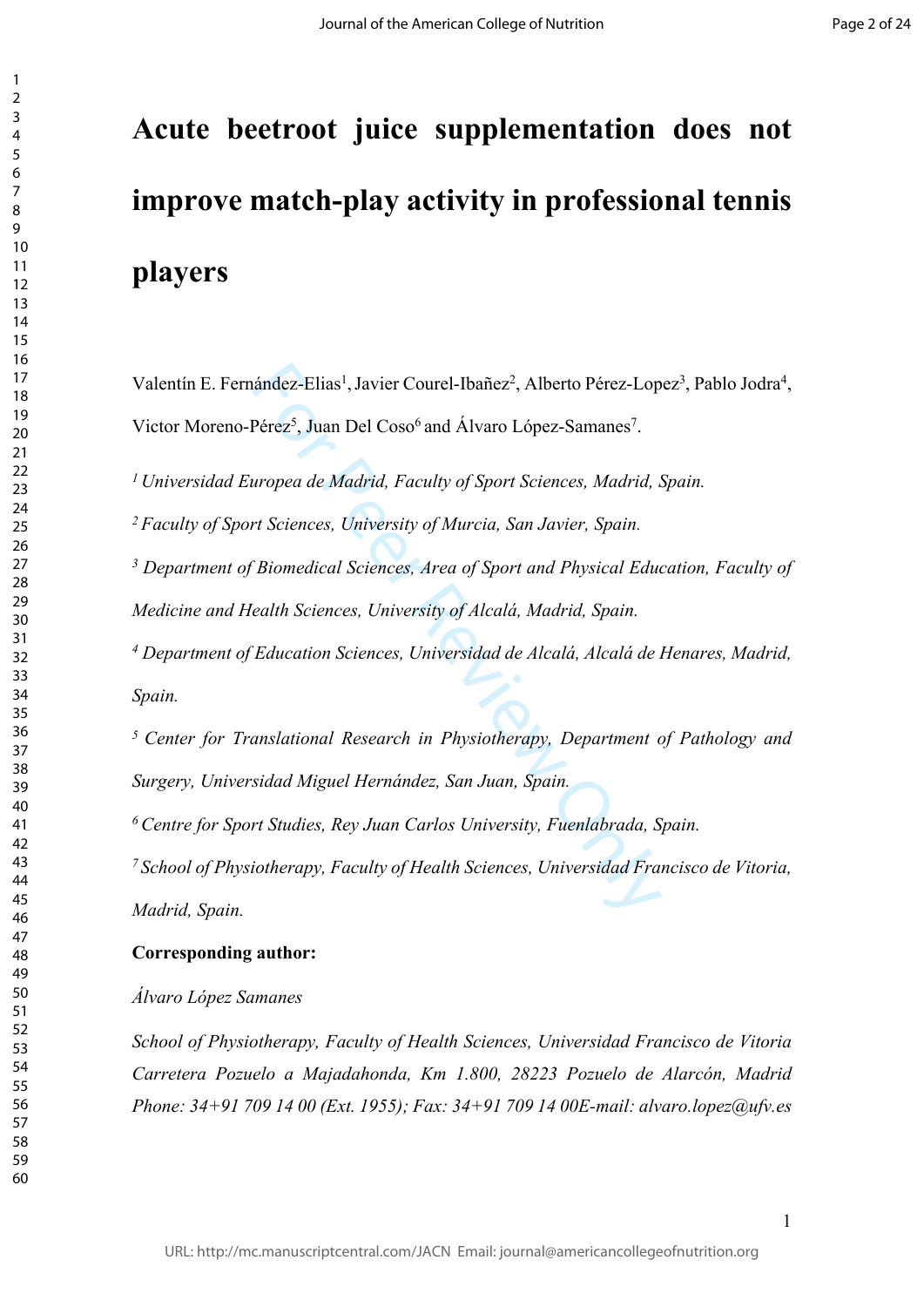#### **ABSTRACT**

blayers. In a double-blind and randomised experiment,<br>erformed two experimental trials 3 h after ingesting e<br>vailable concentrated beetroot juice (6.4 mmol NO<sub>3</sub>-)<br>each experimental trial, players completed a 3-set tenn<br>t Beetroot juice is a source of dietary nitrate (NO<sub>3</sub>-) recognised as a potential ergogenic aid to enhance tolerance during endurance exercise of submaximal-to-maximal intensity. However, little is known about the effects of beetroot juice on exercise performance in intermittent sports such as tennis. The present study aimed to determine the effect of acute beetroot juice supplementation on movement patterns during a competitive tennis match in professional players. In a double-blind and randomised experiment, nine professional tennis players performed two experimental trials 3 h after ingesting either 70 mL of a commercially-available concentrated beetroot juice (6.4 mmol NO <sup>3</sup>-) or placebo (0.005 mmol NO<sub>3</sub>-). In each experimental trial, players completed a 3-set tennis match and two performance tests (i.e., serve speed and isometric handgrip strength) before and after the match. Match-play running performance was recorded using wearable GPS and accelerometer units. In comparison to the placebo trial, the acute beetroot juice supplementation did not modify any match-play running performance ( $p=0.178$  to 0.997,  $d = 0.01$  to 0.42). Furthermore, beetroot juice supplementation did not alter the pre-topost match change in serve speed ( $p = 0.663$ ,  $\eta p^2 = 0.03$ ) or isometric handgrip strength ( $p = 0.219$ ,  $\eta p^2 = 0.18$ ). The current results indicated that acute ingestion of a commercialised shot of nitrate-rich beetroot juice  $(70 \text{ mL containing } 6.4 \text{ mmol of NO}_3-)$ did not produce any performance benefit on tennis match play. Thus, acute beetroot juice supplementation seems an ergogenic aid with little value to enhance physical performance in professional tennis players.

**Keywords:** racquet sports, nutrition, external load, supplement, elite athlete, sports performance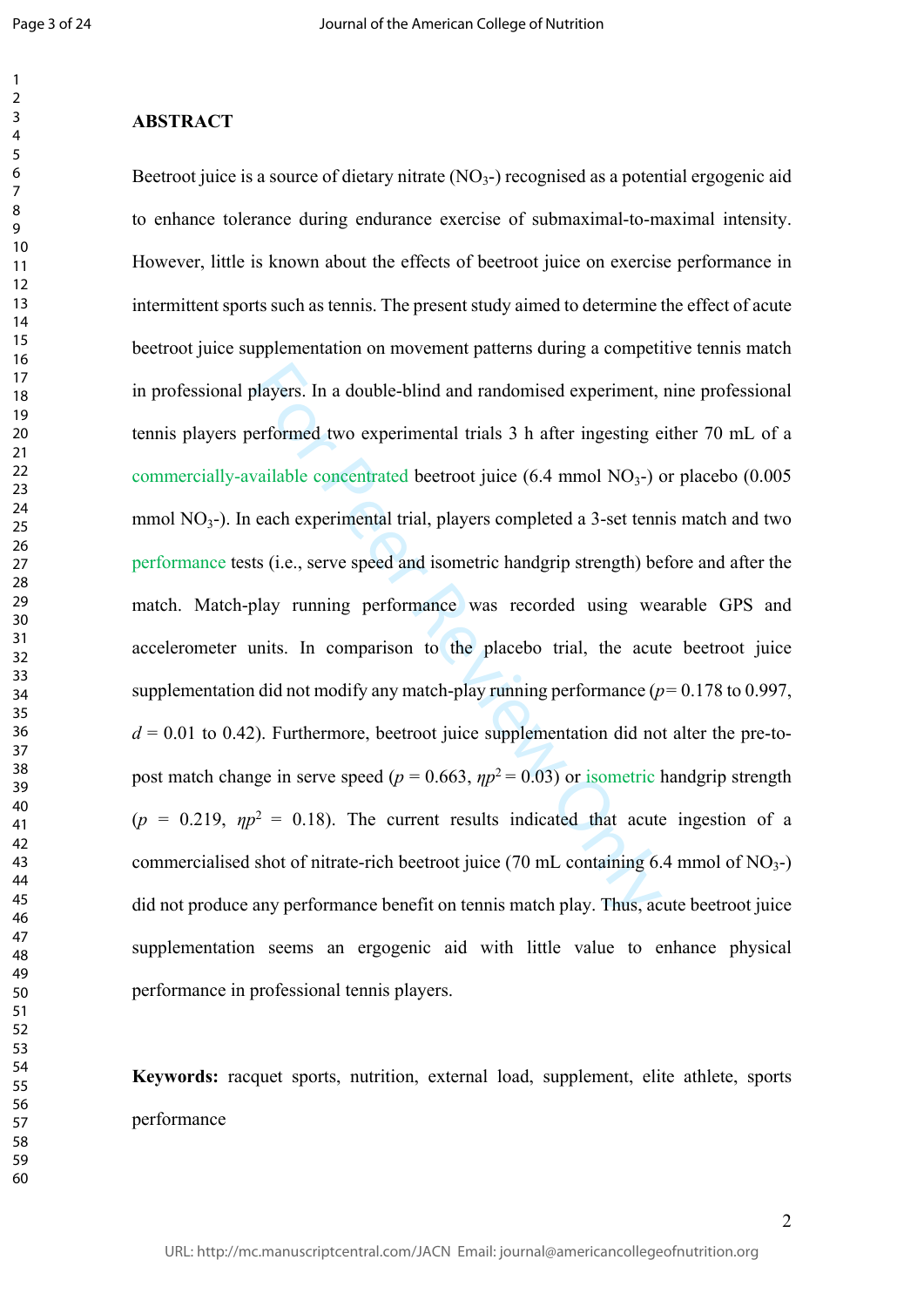#### **INTRODUCTION**

mach. (1). Hence, it has been suggested that the intake<br>crease of blood levels of NO<sub>3</sub>- and NO<sub>2</sub>- while they<br>urther generation of bioactive NO (2). The resultant<br>pound that increases blood flow in skeletal muscle,<br>1 imp Beetroot juice is a rich source of dietary inorganic nitrate  $(NO<sub>3</sub>-)$  which is gaining popularity as a sports nutrition supplement due to its efficacy to enhance several aspects of sports performance. By means of oral administration, the NO <sup>3</sup>- contained in beetroot juice can be reduced to nitrite  $(NO<sub>2</sub>-)$  by xanthine oxidase and by anaerobic bacteria in the oral cavity. Once  $NO<sub>2</sub>$ - is swallowed, it is instantly decomposed to nitric oxide  $(NO)$ in the acidic stomach. (1). Hence, it has been suggested that the intake of dietary NO 3 results in an increase of blood levels of  $NO<sub>3</sub>$ - and  $NO<sub>2</sub>$ - while they can function as substrates for further generation of bioactive NO (2). The resultant NO is a potent vasodilator compound that increases blood flow in skeletal muscle, enhances muscle oxygenation and improves contractile force in type II (fast-twitch) muscle fibres (3–5). Under this background, the ingestion of beetroot juice and other foods containing high amounts of NO <sup>3</sup>- may be used to enhance the endogenous production of NO through the nitrate–nitrite–NO pathway (6), ultimately affecting exercise performance.

Recent evidence suggests that at least 5 mmol of  $NO<sub>3</sub>$ - are needed to obtain exercise performance benefits (7). As the average intake of  $NO<sub>3</sub>$  in a regular diet is within 1 and 2 mmol per day (8), several companies of dietary supplements have marketed supplements containing higher doses of NO <sup>3</sup>- via concentrated beetroot juice or powdered beetroot juice to facilitate the obtaining of this dosage. To this regard, the International Olympic Committee has recently categorised beetroot juice as a dietary supplement with a good level of evidence to enhance endurance performance (9), and, hence, the use of beetroot juice and nitrate-rich dietary supplements has been gaining increasing importance in sport. However, while evidence supports the benefits of beetroot juice supplementation for prolonged submaximal exercise and for high-intensity short-duration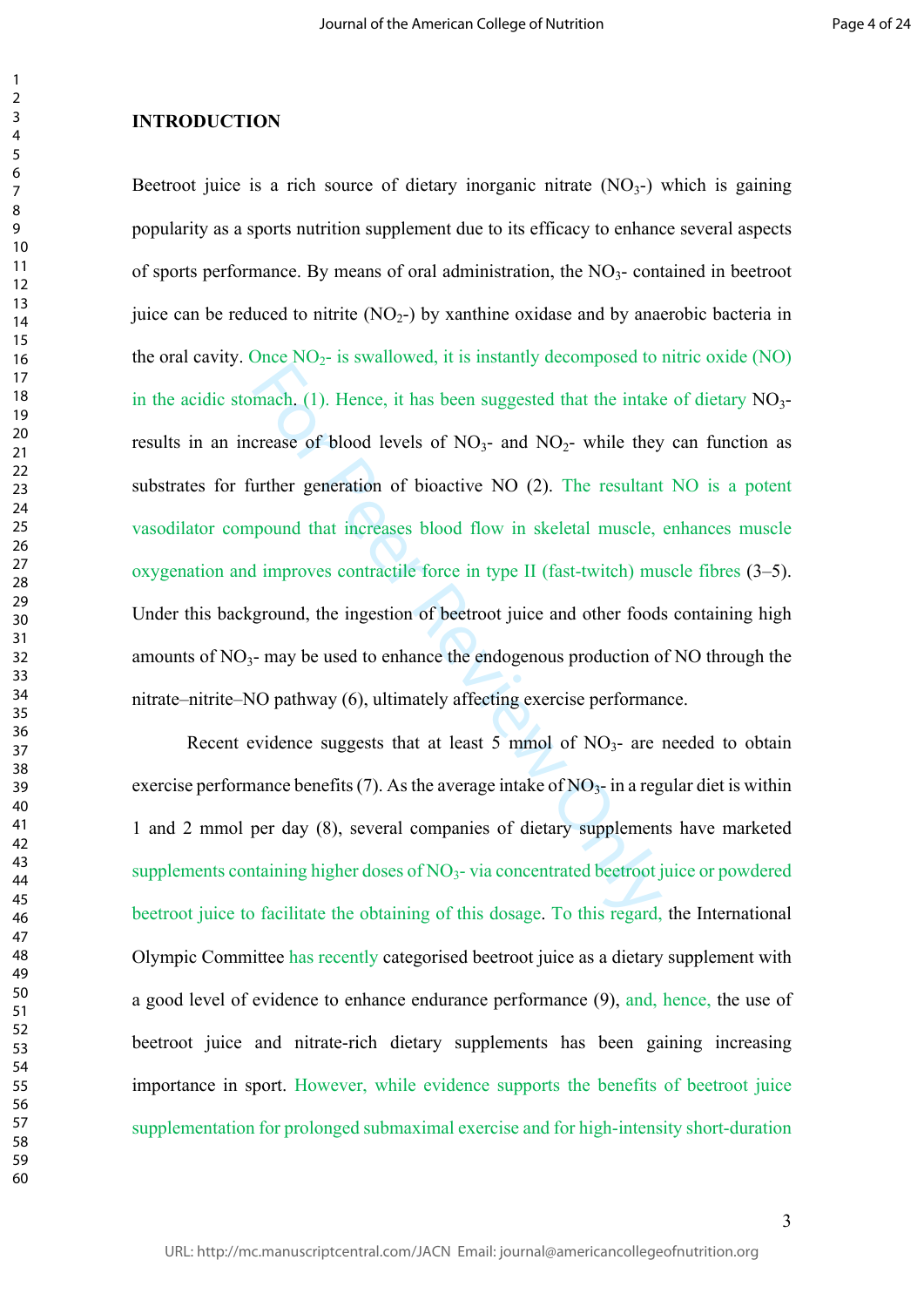$\mathbf{1}$ 

  tasks (i.e.,  $\leq$  15 min; (7,9)), little is known about the effects of beetroot juice supplementation to improve physical performance in intermittent sports (10.11).

250 mL of beetroot juice (~28 mmol of NO<sub>3</sub>- in total)<br>nd 48h after the effort facilitated a more rapid recove<br>eed muscle damage (13). Although promising, the acute<br>eetroot juice could be problematic. According to a rec<br>a A first study conducted in team-sports players showed that the ingestion of 490 mL of nitrate-rich beetroot juice (28.7 mmol of NO <sup>3</sup>-), distributed in seven servings over the 30 h preceding testing, improved anaerobic capacity with increments of  $\sim$ 4.2% in the total distance covered in the intermittent Yo-Yo test (12). Likewise, another study found that ingestion of 250 mL of beetroot juice  $(\sim 28 \text{ mmol of NO}_3)$ - in total) during the testing day, 24h after and 48h after the effort facilitated a more rapid recovery after 100 drop jumps that induced muscle damage (13). Although promising, the acute ingestion of such high doses of beetroot juice could be problematic. According to a recent study, a high portion of the participants consuming 140 mL of beetroot juice experienced side effects in the hours after ingestion like nausea (41%), gastrointestinal upset (17%), beeturia  $(17%)$  or acid reflux  $(8\%; (14))$ . However, some studies cast doubt on the acute impact of beetroot juice supplementation (70-140 mL) in common sports-specific high-intensity efforts such as jumps, repeated-sprints or changes of directions (15–19). Furthermore, beetroot juice supplementation (140 mL) has been found inefficient to improve match play during a basketball competition (17) and to improve physical aspects of tennisspecific performance such as sprint velocity and agility. (16) With this background, it is impossible to objectively determine if acute beetroot juice supplementation with doses that produce a lower rating of side effects may benefit performance.

Although some of the effects of beetroot supplementation found in other investigations, such improved anaerobic capacity (12) and enhanced physical performance in exercise activities shorter than 300 s (7) may suggest an ergogenic benefit of this type of supplementation on tennis-specific performance, the evidence is scarce and contradictory. Thus, the aim of this double-blind crossover study was to determine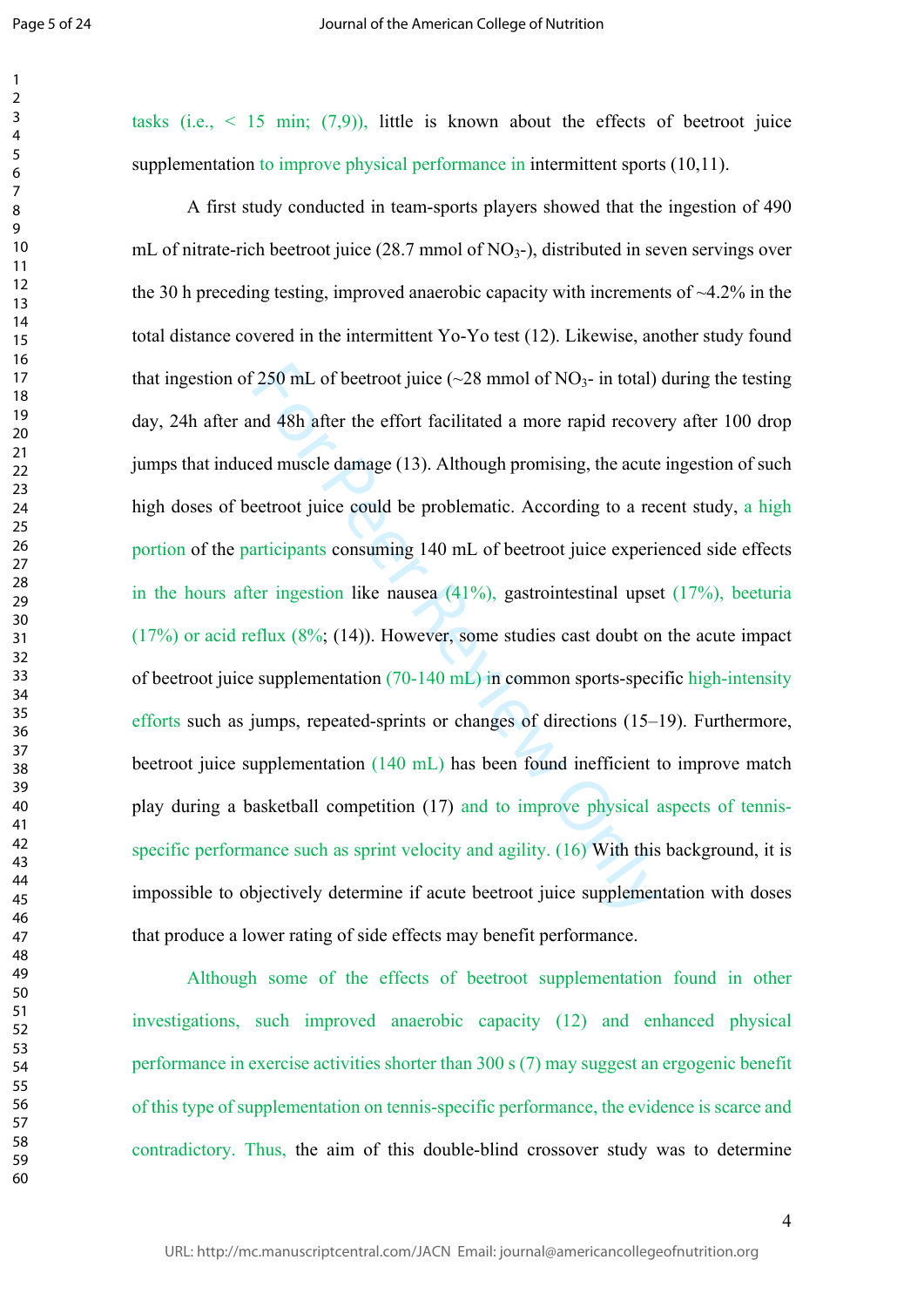whether acute supplementation of concentrated beetroot juice  $(6.4 \text{ mmol of NO}_3)$  3 h before a 3-set match would improve the match-play movement patterns in professional tennis players. We hypothesised that this single dose of beetroot juice would be ineffective to modify match-play movement patterns in this sample of highly trained tennis players.

**METHODS**

#### **Experimental approach to the problem design**

pproach to the problem design<br>double-blind, placebo-controlled experimental design<br>atts completed one familiarisation trial and two identice<br>outdoor tennis facility, under the same experim<br>temperature:  $10.6 \pm 4.0$  °C vs A randomised, double-blind, placebo-controlled experimental design was used in this study. Participants completed one familiarisation trial and two identical testing sessions in the same outdoor tennis facility, under the same experimental conditions (environmental temperature:  $10.6 \pm 4.0$  °C vs  $11.4 \pm 2.8$  °C vs and humidity  $40 \pm 7\%$  vs.  $32 \pm 5$  % for beetroot juice and placebo conditions, respectively) and at the same time in the morning (11.00 h) in order to avoid circadian rhythm effects (20). Participants acted as their own controls to produce a crossover experimental design. In the testing sessions, participants ingested: (a) 70 mL of concentrated beetroot juice to provide 6.4 mmol of NO<sub>3</sub>- or, (b) 70 mL of a placebo drink with an insignificant amount of NO<sub>3</sub>- (i.e., 0.005 mmol of  $NO<sub>3</sub>$ -), as previously reported elsewhere (21). On each testing session, participants ingested the assigned drinks 3 h before the onset of the trials which consisted of a 3-set tennis match and two tennis-specific tests (i.e., serve speed and isometric handgrip strength) performed before and after the match. During the match, movements patterns were recorded using wearable GPS units and accelerometers. A full familiarisation session was conducted two days before the first testing session. The testing sessions were separated by 1 week to allow a full recovery, testing reproducibility and substance wash out  $(17)$ .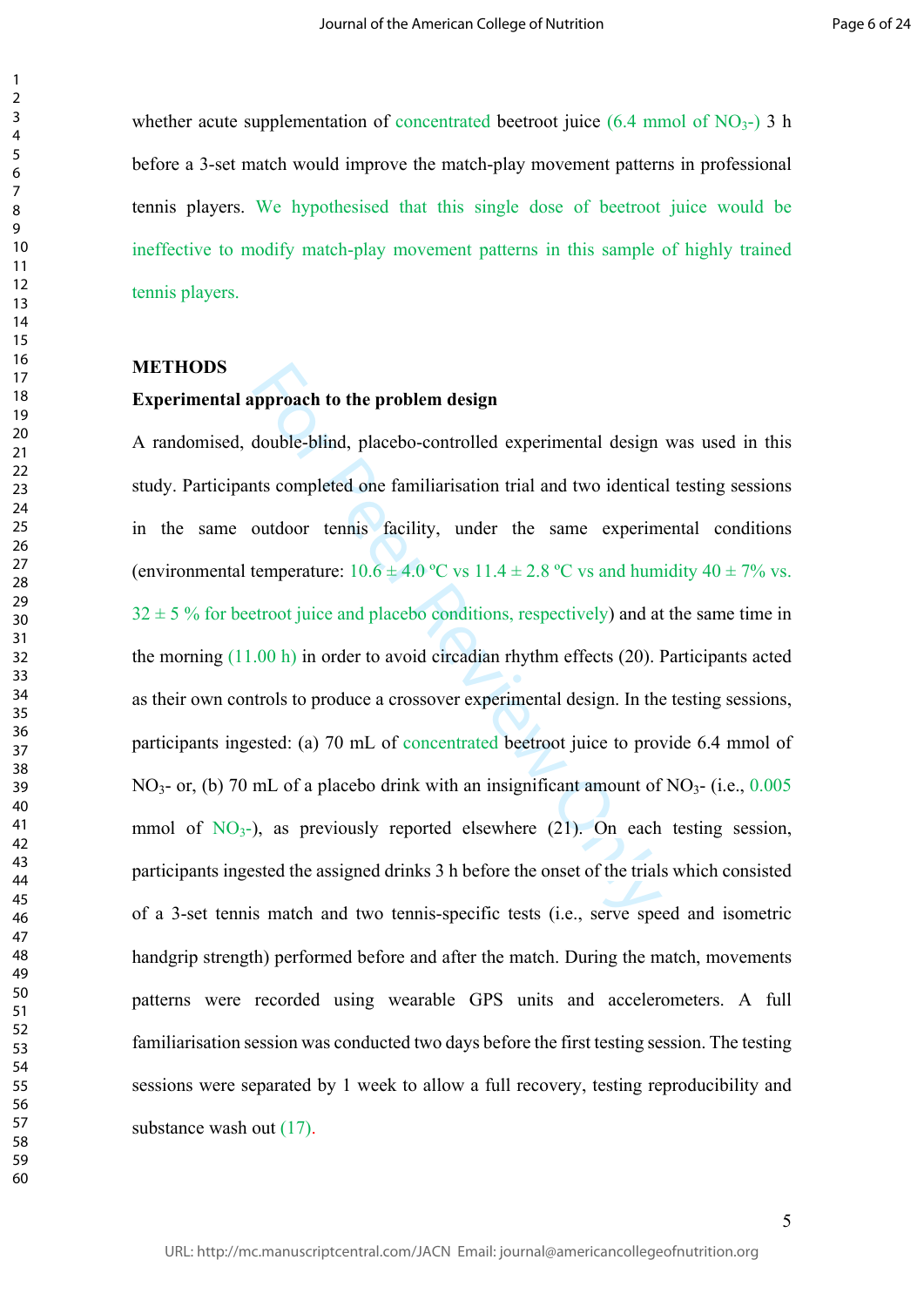#### **Participants**

of Tennis Professionals (ATP) ranking while the remain<br>300 best Spanish tennis players. Dietary  $NO_3$ - intake<br>ts with a list of  $NO_3$ - rich foods (e.g., beetroot, celery<br>id in the 48 h before each testing session. Subject Eleven professional male tennis players (age:  $24.9 \pm 4.2$  years; body mass:  $74.4 \pm 8.9$  kg; height:  $1.82 \pm 0.09$  m; tennis experience:  $15.4 \pm 6.1$  years; training volume:  $11.8 \pm 2.7$ hours per week) were screened and recruited as potential participants. After being fully informed of the experimental protocols, all players gave their informed written consent to participate. Three tennis players were ranked between the 650<sup>th</sup> and the 1800<sup>th</sup> place in the Association of Tennis Professionals (ATP) ranking while the remaining eight players were among the 300 best Spanish tennis players. Dietary NO<sub>3</sub>- intake was restricted by providing subjects with a list of NO<sub>3</sub>- rich foods (e.g., beetroot, celery, or spinach) that they should avoid in the 48 h before each testing session. Subjects were encouraged to avoid brushing their teeth or using any oral antiseptic rinse, or chewing gum or ingesting sweets that could alter their oral microbiota and interfere with  $NO<sub>3</sub>$ - reduction during the 24 h leading up to each experimental trial (22). Subjects were instructed to refrain from any type of exercise or the ingestion of caffeine 24-hours before the experimental trials and to follow a diet sheet consisting of 60% carbohydrates, 30% fat, and 10% proteins. The Bioethics Commission of the Francisco de Vitoria University (number 46/2018) approved the study which complied with the Declaration of Helsinki.

#### **Experimental Protocol**

For all visits, participants arrived at the tennis facilities having consumed the same selfselected breakfast 3 h before each trial. On each testing day, the tennis players ingested either 70 mL of concentrated beetroot juice containing 6.4 mmol NO<sub>3</sub>- (Beet IT; James White Drinks Ltd., Ipswich, UK) or the same amount of a placebo drink (0.005 mmol of NO<sub>3</sub>-) under the surveillance of researchers. The placebo drink was prepared with 1 g of powdered beetroot juice (ECO Saludviva, Alicante, Spain) and lemon juice dissolved in water to obtain a drink with similar taste and colour, but with an insignificant amount of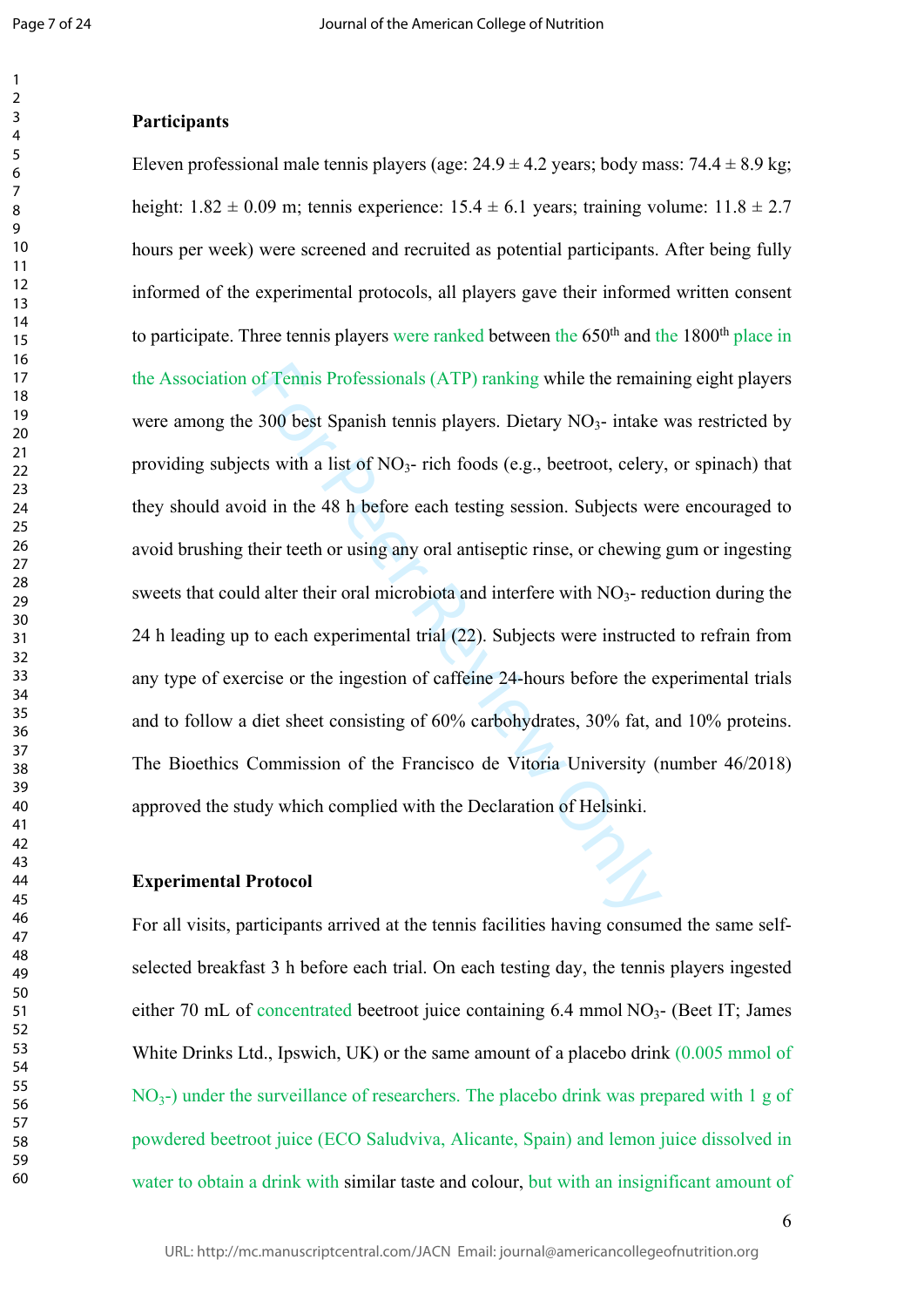rve speed and handgrip strength were measured after<br>repeated 10 min after the end of the match to asses<br>e variables. Serve speed was assessed with a sports r<br>th PR1000BC, Republic of South Korea), positioned of<br>the baseli NO<sub>3</sub>-, as previously described (21). We administered the treatments 3 h before the onset of the experimental trials following the results of McIlvenna (23), who found peak plasma concentrations of NO2- 3.5 h after the intake of beetroot juice. During the following 3 h, participants stayed at the tennis facility resting. Afterwards, a 10-min standardised dynamic warm-up that included running, changes of direction and short sprints, dynamic movements of the shoulder and serves was performed at the beginning of each testing session (24). Serve speed and handgrip strength were measured after the warm-up and these tests were repeated 10 min after the end of the match to assess pre-post-match changes in these variables. Serve speed was assessed with a sports radar gun (Pocket Radar Ball Coach PR1000BC, Republic of South Korea), positioned on the tennis court in the centre of the baseline, 4 m behind the server, aligned with the approximate height of ball contact  $(\sim 2.2 \text{ m})$  and pointing down the centre of the court  $(25)$ . For this test, players performed five maximal speed serves with a 20s rest between them. The speed was only recorded if the ball hit inside a 1m x 1m area allocated in the farther diagonal corner of the serving area (26) to produce a valid serve. The mean velocity of five valid serves was calculated for further analysis. The radar was calibrated at the beginning of each testing session, according to the manufacturer's specifications. After 10 min of recovery, players completed two maximum isometric voluntary contractions of the dominant hand using a digital handgrip dynamometer (Takei 5101, Tokyo, Japan) with 2 min rest between attempts. Subjects sat with 0º of shoulder flexion, 0º of elbow flexion, and the forearm and hand in a neutral position (20) for this measurement. The mean value of these two attempts was recorded for analysis.

#### **Match-play activity**

 $\mathbf{1}$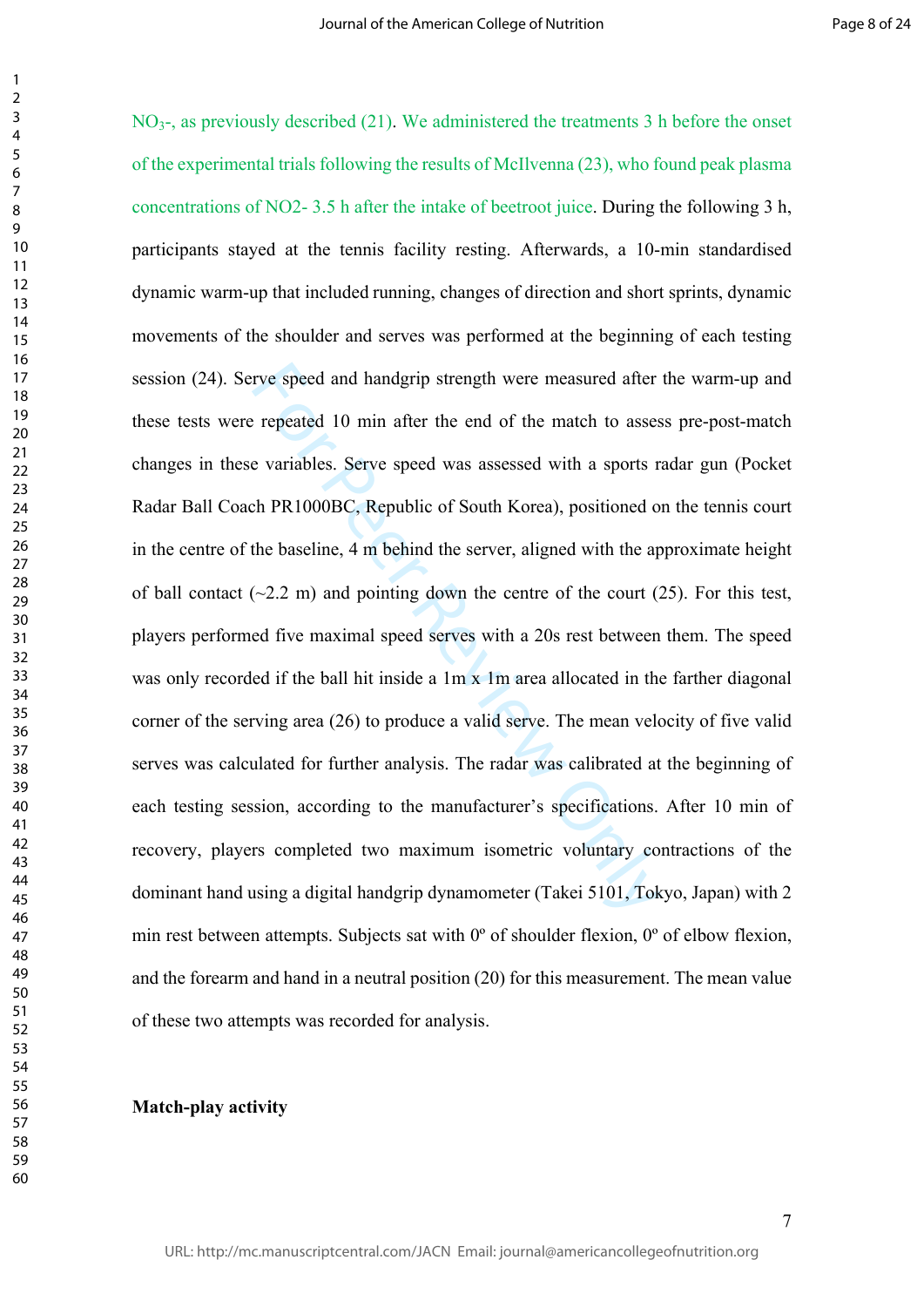$\mathbf{1}$  $\overline{2}$ 

te, GPSports Systems, Canberra, Australia) inserted i<br>d and distance were tracked at 15 Hz and accelerations<br>wore the same GPS unit for both matches in order to red<br>ected were analysed using specialised software (Team<br>ali Ten min after the end of the pre-match testing, players competed in a singles 3-set match against an equally same ranked opponent with a 10-point super-tiebreak, following the rules of the International Tennis Federation. During the experimental trials, the same 2 participants took part in each match to avoid the effects of the opponent's level on the results of the investigation. Matches were officiated by an experienced referee and held on an outdoor tennis court. Players' match activity was monitored using a wearable GPS system (SPI Elite, GPSports Systems, Canberra, Australia) inserted in a purpose-built backpack. Speed and distance were tracked at 15 Hz and accelerations were recorded at 100 Hz. Players wore the same GPS unit for both matches in order to reduce measurement error. Data collected were analysed using specialised software (TeamAMS, GPSports, Canberra, Australia). Total running distance covered during the match was recorded at five speed thresholds as previously suggested (27): standing and walking  $(< 6.1 \text{ km} \cdot \text{h}^{-1})$ , jogging (from 6.1 to 12.0 km·h<sup>-1</sup>), cruising (from 12.1 to 14.0 km·h<sup>-1</sup>), striding (from 14.1) to 18.0 km·h<sup>-1</sup>) and high-intensity running  $(>18.1 \text{ km} \cdot \text{h}^{-1})$ . Peak running velocity, the number of high intensity accelerations (i.e.,  $> 1.5$  m·s<sup>-2</sup>) and decelerations (i.e.,  $< -1.5$ ) m·s<sup>-2</sup>) and the number of body impacts were collected. Due to the different match durations, all variables analysed were relativised per minute of match duration The rating of perceived exertion (RPE) was obtained 30 min after of the end of the match with a 10 point scale  $(28)$ .

#### **Statistical analysis**

The required sample size was determined by statistical power calculation (29) on the basis of previous studies that described the variability on the distance covered at  $> 18$  km/h in tennis players (30) and determined the effects of BR on match-play movement patterns in basketball (17). Ten subjects would be required to detect changes of  $0.61 \pm 0.50$  m·min-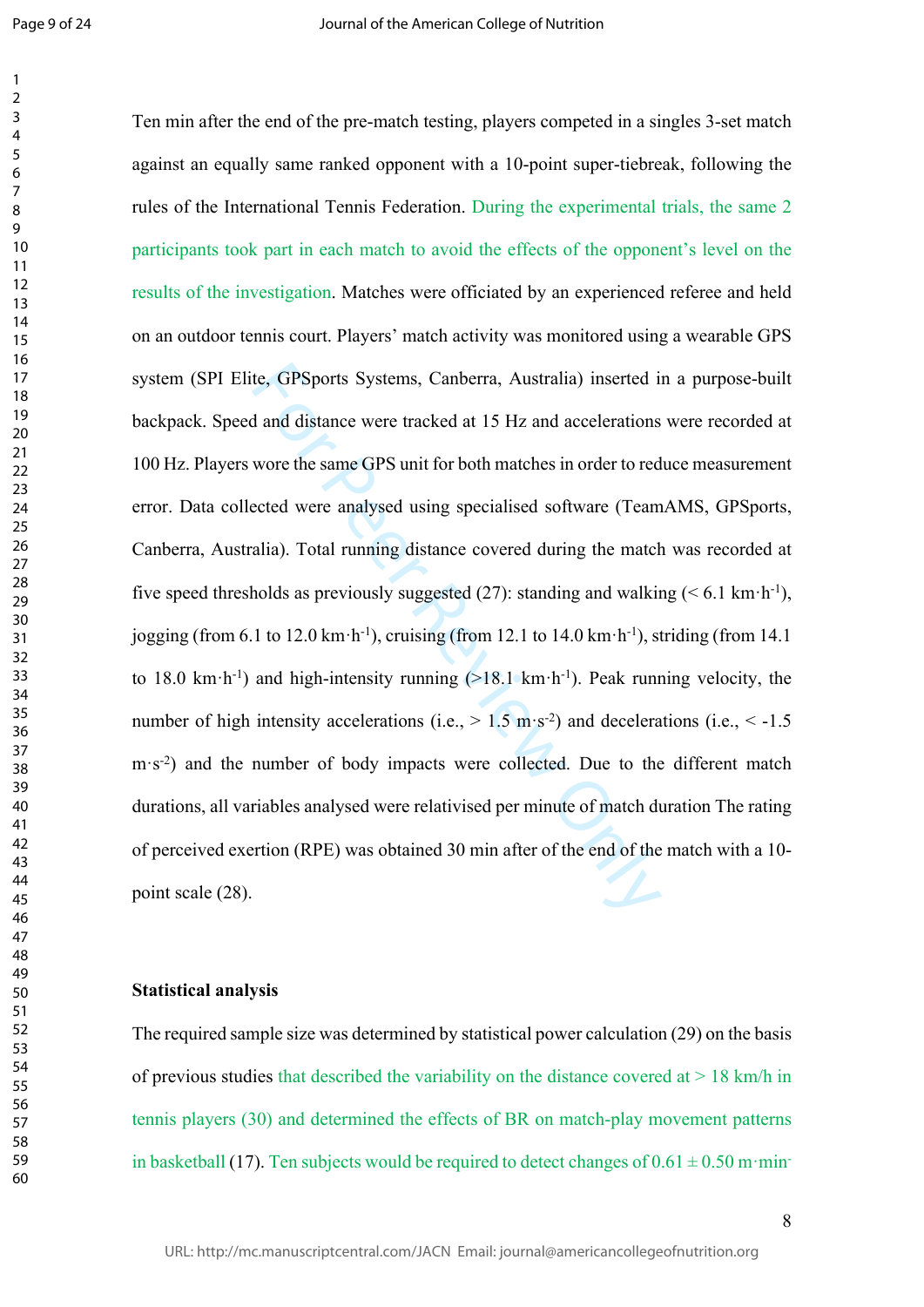mificant *F* test in the ANOVA (Greenhouse-Geisser c<br>sphericity), differences between means were iden<br>*hoc* procedure. Statistical significance was set at  $p <$ <br>ce intervals) for *t*-tests, and partial eta squared ( $\eta p^2$ <sup>1</sup> in the distance covered at > 18 km·h<sup>-1</sup>, with a power of 0.80 and two-tailed  $\alpha$  level set at 0.05. Data are presented as mean  $\pm$  standard deviation (SD). The Shapiro-Wilks test revealed that data were normally distributed. Paired *t*-tests were performed to compare match-play running performance between beetroot juice and placebo trials. Two-way (treatment x time) repeated measures analysis of variance (ANOVA) was used to identify differences in the two tennis-specific tests performed before and after the match. Following a significant F test in the ANOVA (Greenhouse-Geisser correction for the assumption of sphericity), differences between means were identified using the Bonferroni *post hoc* procedure. Statistical significance was set at  $p < 0.05$ . Cohen's *d*  $(\pm 95\%$  confidence intervals) for *t*-tests, and partial eta squared  $(\eta p^2)$  for ANOVA were calculated to estimate the effect size (31). Calculations were made using SPSS software (v. 24, IBM, Armonk, NY, USA). MedCalc (v. 18.2.1, MedCalc Software bvba, Ostend, Belgium) was used for sample size and power calculations.

#### **RESULTS**

 $\mathbf{1}$  $\overline{2}$  $\overline{3}$  $\overline{4}$  $\overline{7}$ 

Two participants were unable to complete the second testing session and therefore data from the nine participants who completed the experiment were considered for the analysis. The order of the trials was identified by 56% of the participants (5/9 participants). The nutritional strategy was well tolerated without severe adverse effects, with only one player showing gastrointestinal discomfort after the placebo ingestion. ANOVA revealed no main effect of the treatment ( $p = 0.227$ ;  $np^2 = 0.15$ ) or time ( $p =$ 0.117;  $np^2 = 0.28$ ) or treatment x time interaction ( $p = 0.663$ ;  $np^2 = 0.03$ ) on serve speed. Similarly, ANOVA revealed no main effect of the treatment ( $p = 0.152$ ;  $np^2 = 0.24$ ) or time ( $p = 0.711$ ;  $np^2 = 0.02$ ) or treatment x time interaction ( $p = 0.219$ ;  $np^2 = 0.18$ ) on handgrip strength (Figure 1).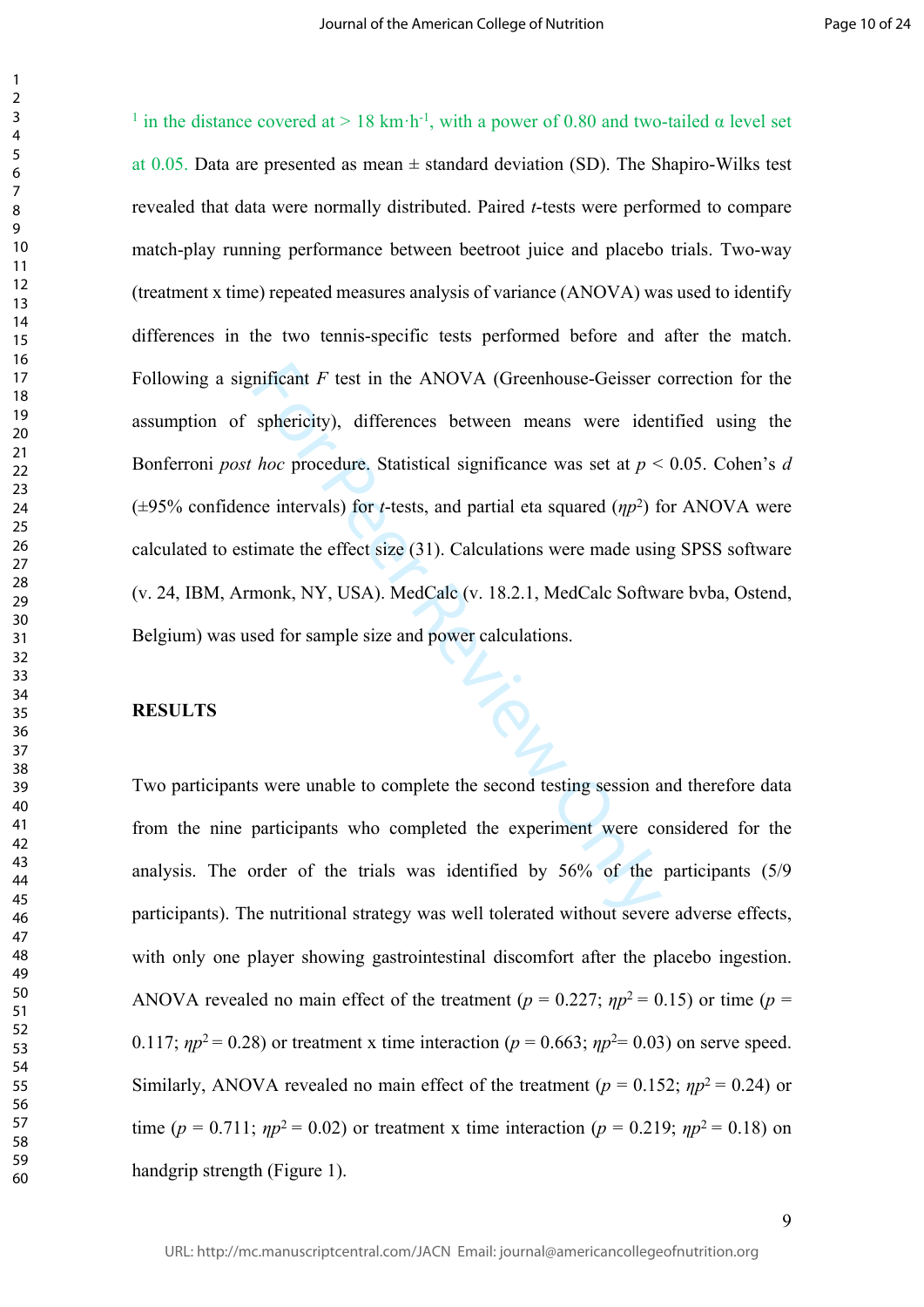$\mathbf{1}$ 

### **\*\*\* Figure 1 about here\*\*\***

The duration of the matches was similar with beetroot juice and with the placebo (72.5  $\pm$ 20.3 vs.  $76.6 \pm 12.0$  min,  $p = 0.703$ ). Tennis match-play running performance is presented in Table 1. There were no between-treatment differences in any of the variables recorded during the match while the magnitude of the effect sizes was small (Figure 2). The RPE after the match was similar with beetroot juice and with the placebo (5.3  $\pm$  2.3 vs. 5.0  $\pm$ 2.6,  $p = 0.551$ ).

**\*\*\*Table 1 about here\*\*\***

**\*\*\* Figure 2 about here\*\*\***

#### **DISCUSSION**

was similar with beetroot juice and with the placebo (5<br>\*\*\***Table 1 about here\*\*\***<br>\*\*\* **Figure 2 about here\*\*\***<br>\*\*\* **Figure 2 about here\*\*\***<br>blind, placebo-controlled crossover study, the acute<br>shot of nitrate-rich beetroo In this double-blind, placebo-controlled crossover study, the acute ingestion of a commercialised shot of nitrate-rich beetroot juice  $(70 \text{ mL containing } 6.4 \text{ mmol of NO}_3-)$ was ineffective to improve match-play running performance and pre-to-post-match serve speed and handgrip strength changes in professional tennis players. Furthermore, the ingestion of beetroot juice did not modify the rating of perceived exertion after the match. These results are in line with previous studies reporting no impact of acute beetroot juice ingestion on jumping capacity, velocity in short distances and on the ability to changeof-direction (16,17) because the current protocol of beetroot supplementation was ineffective to produce ergogenic benefits on tennis-specific performance. Overall, the current investigation contribute s to existing knowledge by providing new evidence on the lack of influence of beetroot juice on match-play performance in professional tennis players.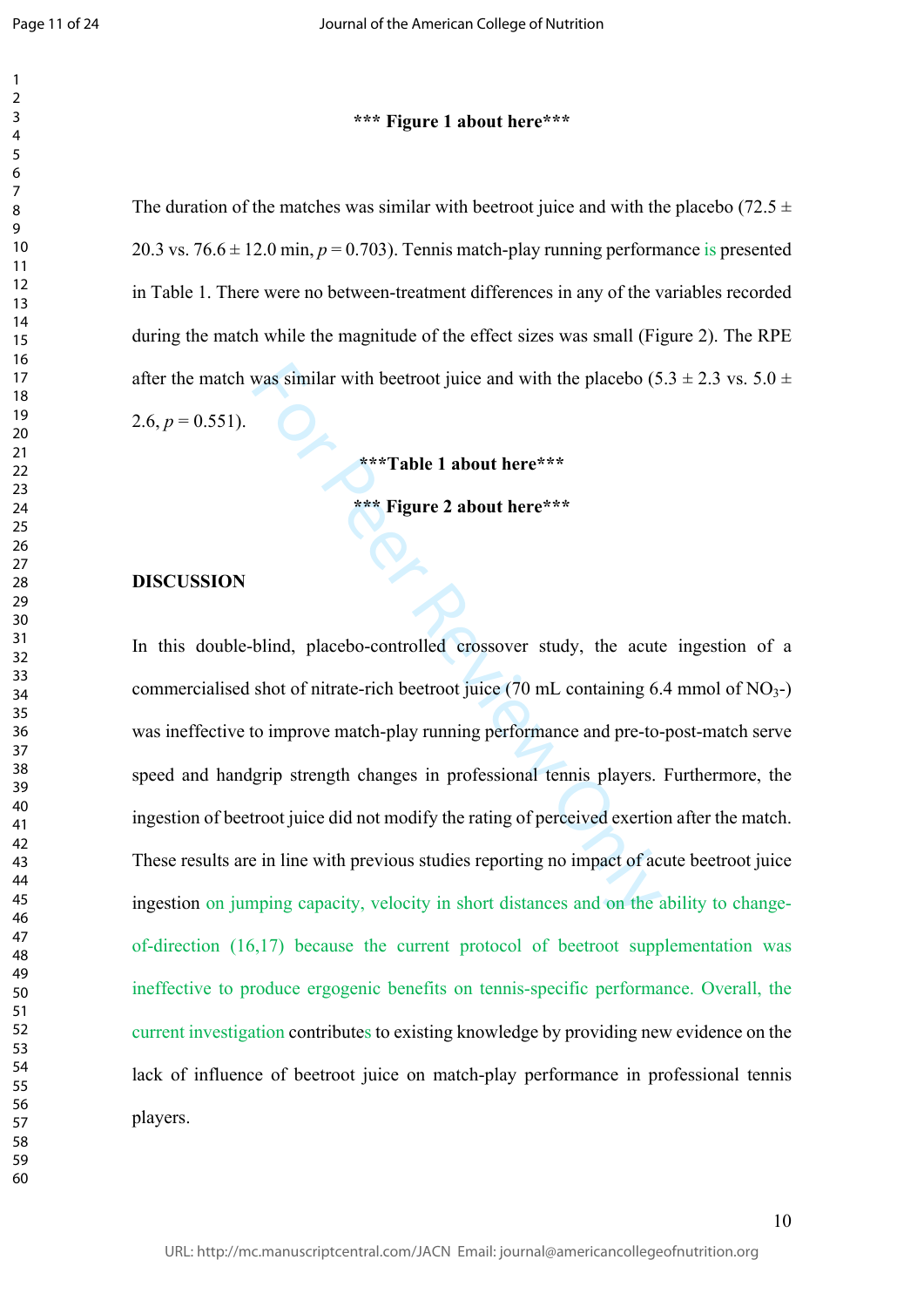th endogenous production of NO and enhanced blood f<br>by training. The lack of performance benefits of act<br>in this sample of professional tennis players reinforces<br>be ineffective to increase the physical and physiologic<br>verf One previous study in highly-trained tennis players found no effects on neuromuscular performance variables of consuming 70 mL of concentrated beetroot juice (16). In addition, a recent systematic review indicates that approximately 68% of the investigations geared to determine the effect of  $NO<sub>3</sub>$ - supplementation do not observe an ergogenic effect on exercise performance (7). In this regard, it seems that beetroot juice supplementation is less effective in in participants with excellent aerobic capacity (7,32), likely due to high endogenous production of NO and enhanced blood flow to exercising muscles induced by training. The lack of performance benefits of acute beetroot juice supplementation in this sample of professional tennis players reinforces the idea that this supplement may be ineffective to increase the physical and physiological aspects related to elite tennis performance. Certainly, higher doses (12,13) or chronic beetroot juice supplementation (33–36) may be required to obtain the potential benefits of this dietary supplement for exercise performance in intermittent efforts. However, the ingestion of beetroot juice at higher doses than the one used in this investigation may cause some gastrointestinal side effects (14). According to our findings, a commercialised shot of nitrate-rich beetroot juice produced no extra benefits during a 60-80 min tennis competition in professional tennis players. Nonetheless, these data do not dispute the well-established effect that beetroot juice and other nitrate-rich supplements have to enhance endurance performance during prolonged, low intensity and high volume exercise in recreational athletes (9,21).

The current experiment is innovative because it provides new evidence about the effect of beetroot juice supplementation on tennis match play running patterns. GPS tracking technology is a useful tool to quantify the running external load during a match as it is capable of recording the distance covered at customized speed thresholds during real and simulated sports competition (37,38). The research measuring the effectiveness

 $\mathbf{1}$  $\overline{2}$  $\overline{3}$  $\overline{4}$  $\overline{7}$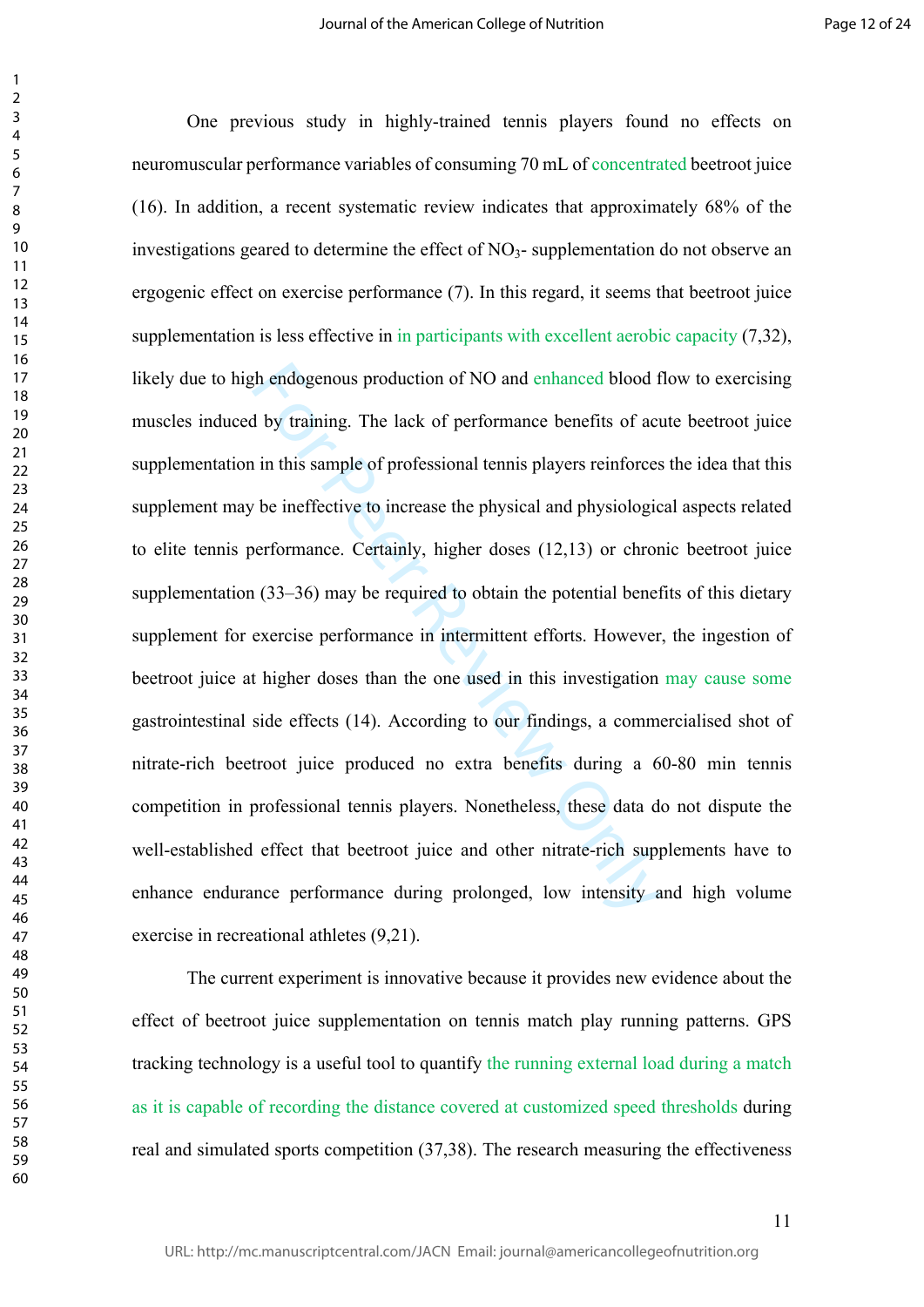$\mathbf{1}$  $\overline{2}$ 

of beetroot juice supplementation in in-game performance through GPS technology is scarce, despite utility of this methodology to assess the effect of nutritional treatments on sports performance (39). One recent study conducted on young basketball players (17) found no improvements from acute beetroot ingestion in match activity, measured with GPS. In addition, the current investigation helps to establish that acute beetroot juice supplementation with a commercialised shot of nitrate-rich beetroot juice (70 mL containing 6.4 mmol of NO <sup>3</sup>-) has little benefit to enhance physical performance during simulated tennis match play. From a practical perspective, higher doses of up to 28 mmol of NO <sup>3</sup>- may be necessary to obtain a potential ergogenic effect in intermittent-based sports (12,13).

nmol of NO<sub>3</sub>-) has little benefit to enhance physical pe<br>match play. From a practical perspective, higher doses<br>e necessary to obtain a potential ergogenic effect in i<br>of beetroot juice supplementation in accelerating rec The role of beetroot juice supplementation in accelerating recovery after exercise has been previously addressed with positive results after chronic administration (34,36). In soccer players, 140 mL of beetroot juice twice per day for 7 days reduced post exercise perceived muscle soreness and improved the recovery of muscle function after a match. Furthermore, chronic beetroot juice administration with higher doses (~12 mmol during 7 days) was found effective in preventing handgrip strength decline in response to exercise in jiu-jitsu athletes (34). In our study, we sought to identifying the influence of an acute administration of 70 mL of beetroot juice on mitigating the competition-induced fatigue in serve speed and handgrip strength. The tennis serve is a repetitive, highintensity stroke which combines velocity and accuracy to hit the ball as fast as possible towards the planned target (40). Although maintaining serve speed and accuracy during the game is likely to increase the winning options (41), ball speed may be influenced by competition-induced fatigue (42). Likewise, loss in handgrip strength may negatively affect service performance (43). In this sense, our results suggested no benefits of acute beetroot juice supplementation in mitigating fatigue after a 3-set tennis competition at a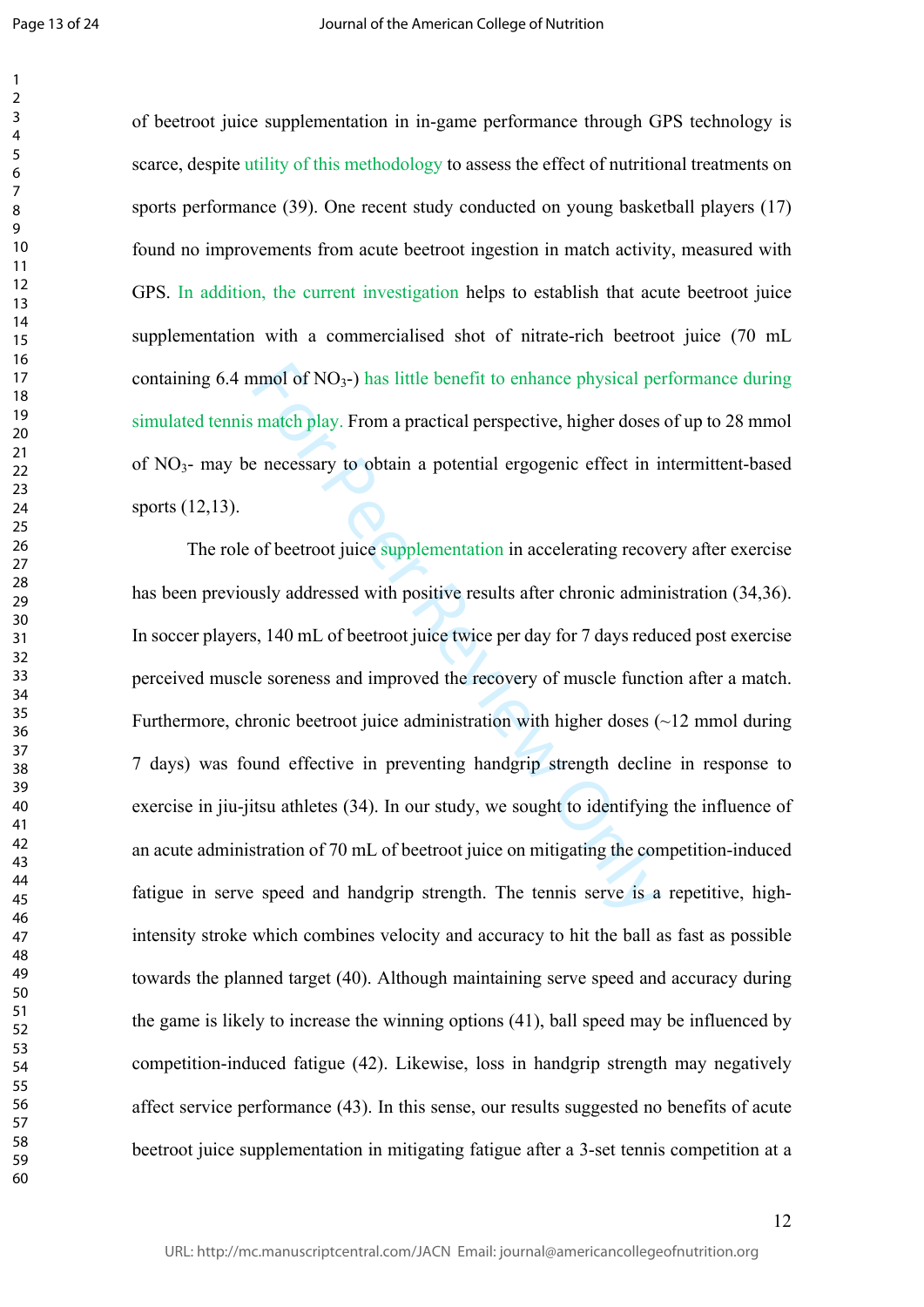professional level. This lack of effect may be accounted for by the game settings and duration (60-80 min). While these matches are commonly played as a training task, longer and higher-demanding games are expected during professional tennis competitions. The current data indicate that acute ingestion of beetroot juice was not effective to enhance the maintenance of muscle performance during a tennis match. Still, it remains the possibility of obtaining some benefits during the recovery process of exercise when the protocol of beetroot juice supplementation is maintained for several days (34,36).

root juice supplementation is maintained for several day<br>om its strengths, the current investigation has severa<br>ssed to enhance is applicability to real sports contexts.<br>suples and thus, we were unable to assess the level Aside from its strengths, the current investigation has several limitations that should be discussed to enhance is applicability to real sports contexts. First, we did not obtain blood samples and thus, we were unable to assess the levels of circulating NO 3 and NO <sup>2</sup>- after beetroot juice administration. Second, we selected a dose of 6.4 mmol of NO <sup>3</sup>- in the experimental trial with concentrated beetroot juice which is above the threshold suggested to obtain ergogenic benefits (7,21,44). Thus, despite the current protocol of beetroot juice supplementation has been confirmed by other researchers to be effective to enhance physical performance, the inclusion of blood samples would have helped in determining the actual levels of NO<sub>3</sub>-elicited by the supplementation protocol before and after the tennis match. Third, the lack of performance-enhancing benefits of beetroot juice supplementation may be affected by the limited sample size and the moderate physical demands of the tennis matches. Despite the duration of the matches was longer than 70 min in both protocols and participants were encouraged to produce their highest performance during the matches, these professional tennis players are accustomed to high levels of training and longer competitive matches which might explain their moderate ratings of perceived exertion after the testing protocols. Furthermore, this sample of professional tennis players potentially have high levels of central and local training-induced adaptations. As the effectiveness of beetroot juice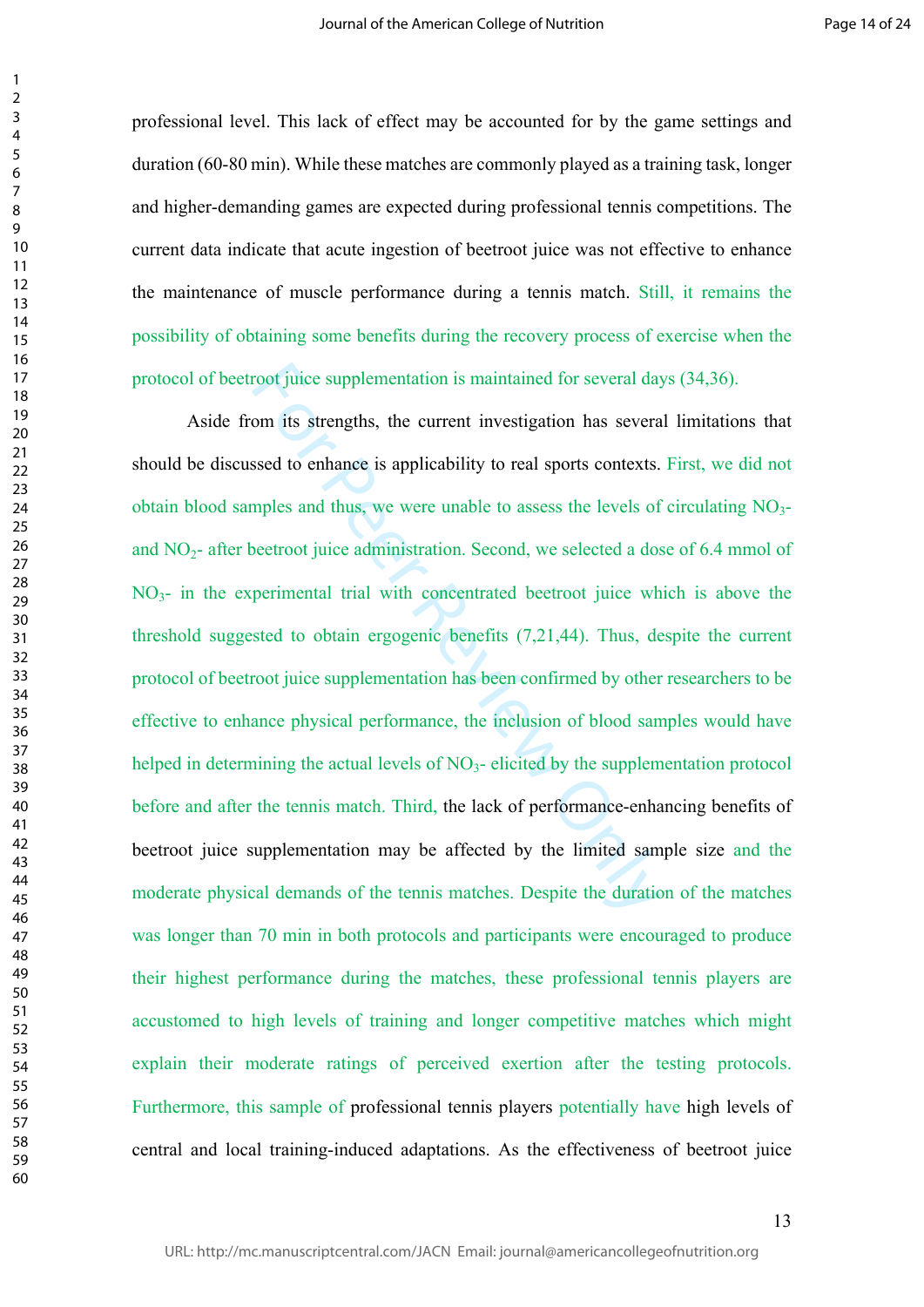$\mathbf{1}$  $\overline{2}$ 

supplementation may vary depending on the fitness level of the individual (7), the outcomes of this investigation should be only translated to elite male tennis players unhabituated to beetroot ingestion. Hence, the possibility still remains that acute beetroot supplementation in the dose used in this investigation produces some performance benefits in tennis matches that are longer and more exhausting than the ones investigated here, or in tournaments where two matches are played on the same day. However, these speculations need further exploration in subsequent studies.

In conclusion, acute ingestion of a commercialised shot of concentrated beetroot juice (70 mL containing 6.4 mmol of  $NO<sub>3</sub>$ -) was ineffective to increase tennis match-play running performance in professional players. Moreover, the acute ingestion of concentrated beetroot juice had no impact on strength changes induced by the match. These outcomes suggest that acute nitrate-rich beetroot juice supplementation seems an ergogenic aid with little value to enhance physical performance in professional tennis players. Future investigations are required to corroborate these findings in longer matches and clarify the potential benefits of beetroot juice on other aspects of tennis performance.

For Peer Review Only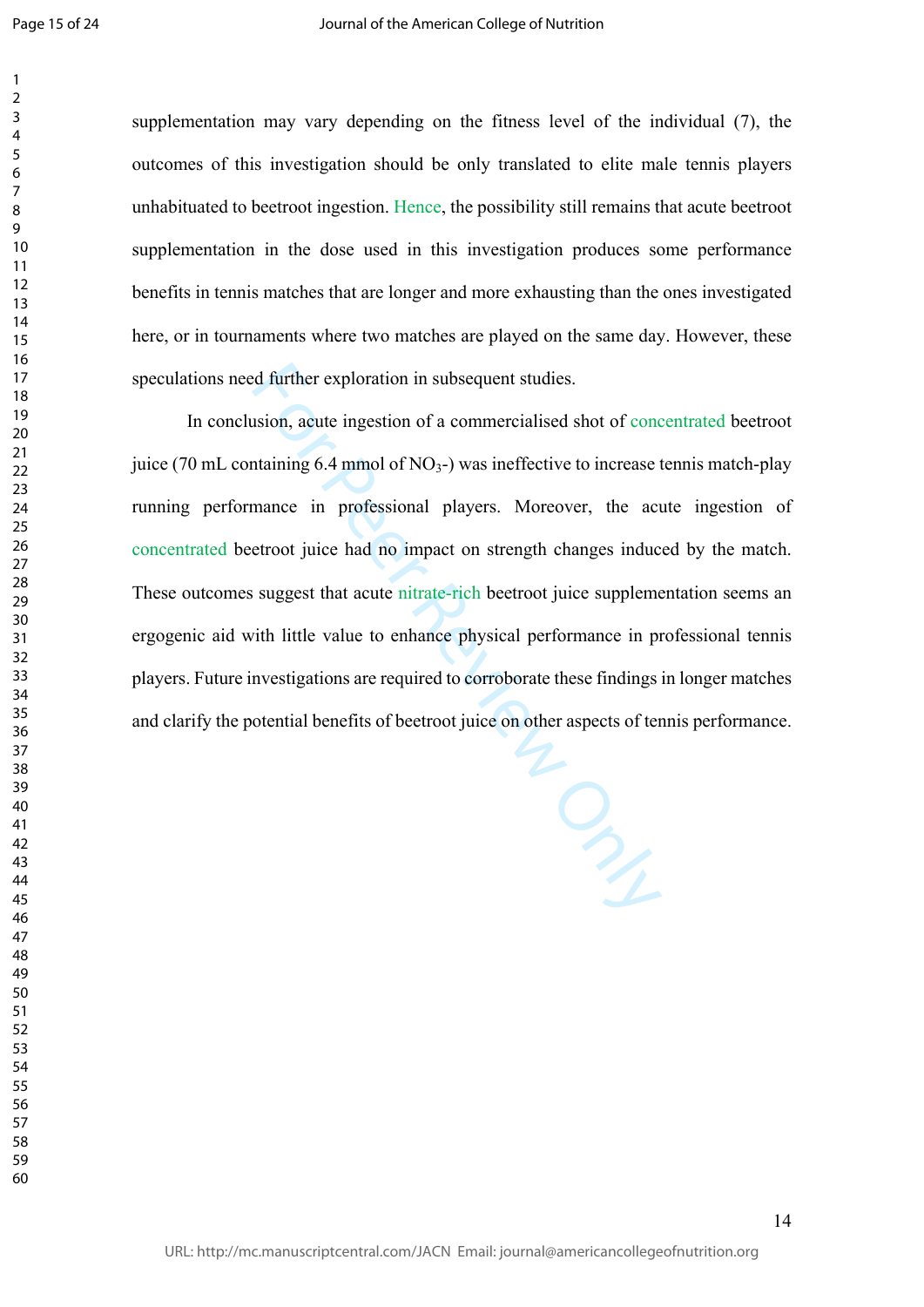## **ACKNOWLEDGMENTS**

 $\mathbf{1}$  $\overline{2}$  $\overline{4}$  $\overline{7}$ 

The authors wish to thank the tennis players for their invaluable contribution to the study.

## **FINANCIAL DISCLOSURE**

This study was partially funded by the Universidad Francisco de Vitoria and Banco Santander via grants (UFV-2020/44).

## **CONFLICT OF INTEREST**

Review Only The authors declare no support from any organisation for the submitted work; no financial relationships with any organisations that might have an interest in the submitted work in the previous 3 years; and no other relationships or activities that could appear to have influenced the submitted work.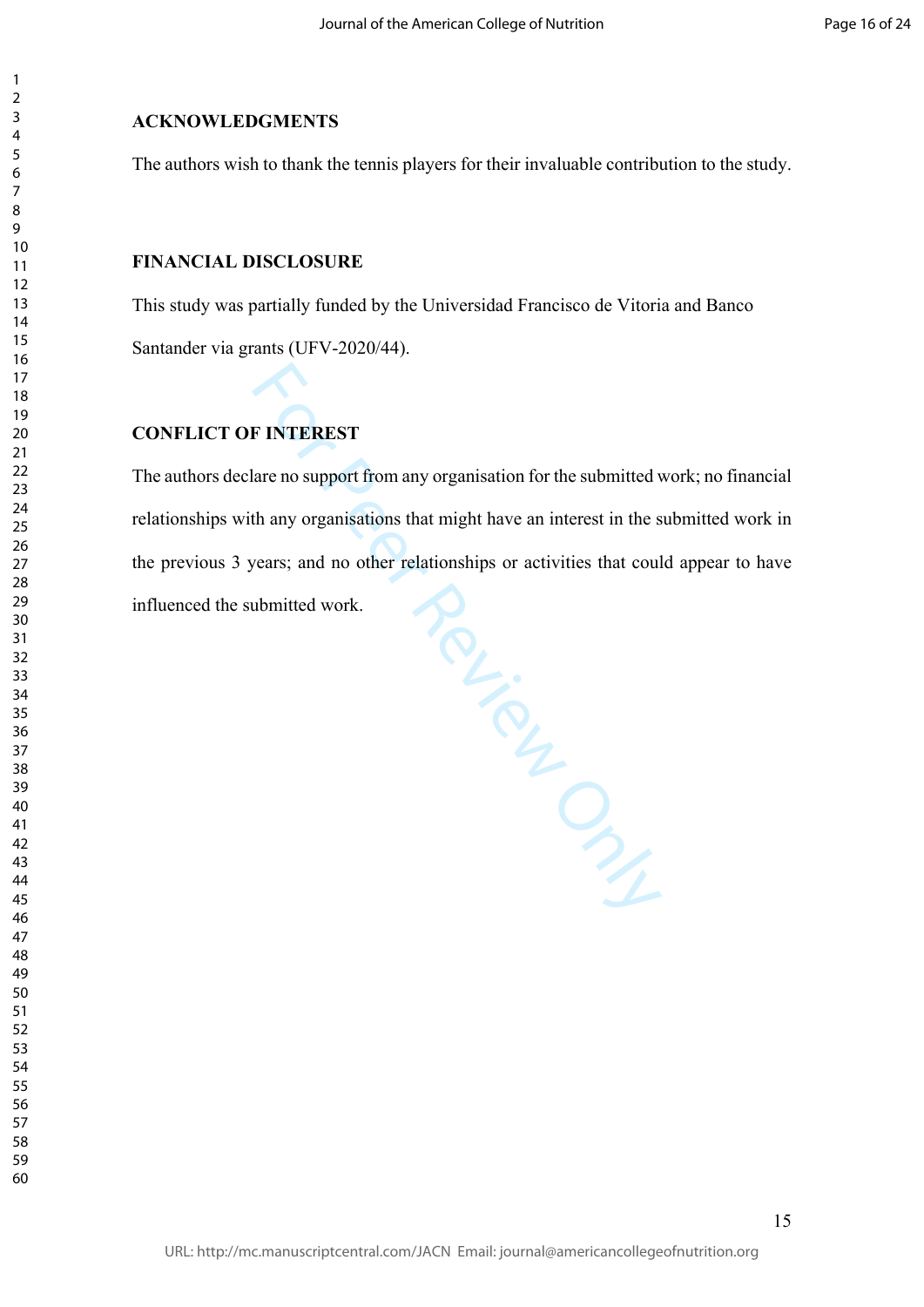$\mathbf{1}$  $\overline{2}$  $\overline{3}$  $\overline{4}$ 5 6  $\overline{7}$ 8 9

## **REFERENCES**

- 1. Ashworth A, Cutler C, Farnham G, Liddle L, Burleigh M, Rodiles A, et al. Dietary intake of inorganic nitrate in vegetarians and omnivores and its impact on blood pressure, resting metabolic rate and the oral microbiome. Free Radic Biol Med. 2019;138:63–72.
- 2. Jones AM. Dietary Nitrate Supplementation and Exercise Performance. Sport Med. 2014; 44:35–45.
- ti P, et al. Beetroot Increases Muscle Performance and<br>ustained Isometric Exercise, but Does Not Alter Muscle<br>y and Microvascular Reactivity at Rest. J Am Coll Nut<br>5):361–72.<br>**4, Thompson C, Wylie LJ, Vanhatalo A. Dietary** 3. Papadopoulos S, Dipla K, Triantafyllou A, Nikolaidis MG, Kyparos A, Touplikioti P, et al. Beetroot Increases Muscle Performance and Oxygenation During Sustained Isometric Exercise, but Does Not Alter Muscle Oxidative Efficiency and Microvascular Reactivity at Rest. J Am Coll Nutr. 2018 2020;37(5):361–72.
- 4. Jones AM, Thompson C, Wylie LJ, Vanhatalo A. Dietary Nitrate and Physical Performance. Annu Rev Nutr. 2018;38(1):303–28.
- 5. Whitfield J, Ludzki A, Heigenhauser GJF, Senden JMG, Verdijk LB, van Loon LJC, et al. Beetroot juice supplementation reduces whole body oxygen consumption but does not improve indices of mitochondrial efficiency in human skeletal muscle. J Physiol 2016;594(2):421–35.
- 6. Lundberg JO, Weitzberg E, Gladwin MT. The nitrate-nitrite-nitric oxide pathway in physiology and therapeutics. Nat Rev Drug Discov. 2008;7(2):156–67.
- 7. Senefeld JW, Wiggins CC, Regimbal RJ, Dominelli PB, Baker SE, Joyner MJ. Ergogenic Effect of Nitrate Supplementation: a Systematic Review and Metaanalysis. Med Sci Sport Exerc. 2020;52(10):2250–61.
- 8. Bryan NS. Food, nutrition, and the nitric oxide pathway: biochemistry and bioactivity [Internet]. 2010 [cited 2020 Sep 21]. 218 p. Available from: https://www.destechpub.com/product/food-nutrition-and-the-nitric-oxidepathway/
- 9. Maughan RJ, Burke LM, Dvorak J, Larson-Meyer DE, Peeling P, Phillips SM, et al. IOC consensus statement: Dietary supplements and the high-performance athlete. Br J Sports Med. 2018;52(7):439–55.
- 10. Domínguez R, Maté-Muñoz JL, Cuenca E, García-Fernández P, Mata-Ordoñez F, Lozano-Estevan MC, et al. Effects of beetroot juice supplementation on intermittent high-intensity exercise efforts. J Int Soc Sports Nutr. 2018;15(2):1– 16.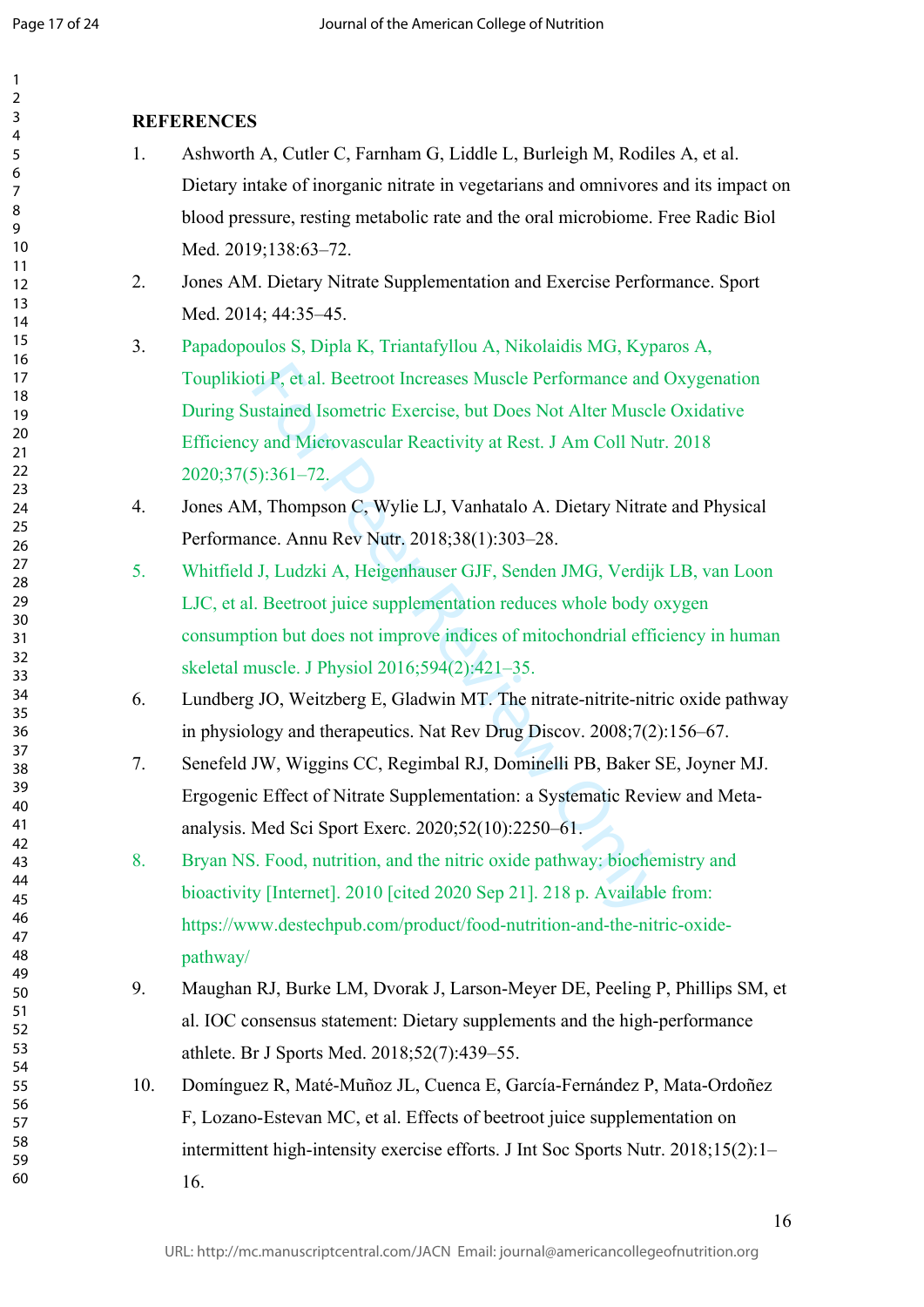| 1                                         |  |
|-------------------------------------------|--|
| 2                                         |  |
| 3                                         |  |
| 4                                         |  |
| 5                                         |  |
| 6                                         |  |
|                                           |  |
| 8                                         |  |
| 9                                         |  |
| 10                                        |  |
| 1                                         |  |
| $\mathbf{1}$                              |  |
| 1<br>$\overline{2}$                       |  |
| 3<br>1                                    |  |
| 1<br>4                                    |  |
| 15                                        |  |
| 16                                        |  |
| 1                                         |  |
| 18                                        |  |
| 19                                        |  |
| 20                                        |  |
| $\overline{21}$                           |  |
| $\overline{2}$<br>$\overline{2}$          |  |
| $^{23}$                                   |  |
| $\frac{24}{5}$                            |  |
| 25                                        |  |
|                                           |  |
| 26                                        |  |
| 27                                        |  |
| 28                                        |  |
| 29                                        |  |
| 30                                        |  |
| $\overline{\textbf{3}}$                   |  |
| $\overline{\mathbf{3}}$<br>$\overline{2}$ |  |
| $\overline{\mathbf{3}}$<br>ξ              |  |
| 34                                        |  |
| 35                                        |  |
| 36                                        |  |
| 37                                        |  |
| Ŗέ                                        |  |
| 39                                        |  |
|                                           |  |
| 40                                        |  |
| 41                                        |  |
| 4.<br>2                                   |  |
| $\overline{4}$<br>ξ                       |  |
| 44                                        |  |
| 45                                        |  |
| 46                                        |  |
| 4                                         |  |
| 48                                        |  |
| 49                                        |  |
| 50                                        |  |
| 51                                        |  |
| 5.<br>2                                   |  |
| $\overline{\mathbf{5}}$<br>ξ              |  |
| 54                                        |  |
|                                           |  |
| 55                                        |  |
| 56                                        |  |
| 57                                        |  |
| 58                                        |  |
| 59                                        |  |
| 60                                        |  |

 $\overline{1}$ 

- 11. Pawlak-Chaouch M, Boissière J, Munyaneza D, Gamelin F-X, Cuvelier G, Berthoin S, et al. Beetroot Juice Does Not Enhance Supramaximal Intermittent Exercise Performance in Elite Endurance Athletes. J Am Coll Nutr. 2019;38(8):729–38.
- 12. Wylie LJ, Mohr M, Krustrup P, Jackman SR, Ermιdis G, Kelly J, et al. Dietary nitrate supplementation improves team sport-specific intense intermittent exercise performance. Eur J Appl Physiol. 2013;113(7):1673–84.
- 13. Clifford T, Bell O, West DJ, Howatson G, Stevenson EJ. The effects of beetroot juice supplementation on indices of muscle damage following eccentric exercise. Eur J Appl Physiol. 2016;116(2):353–62.
- blementation on indices of muscle damage following ec<br>
bl Physiol. 2016;116(2):353–62.<br>
KA, McCarthy DG, Pereira JM, Cervone DT, Verdijk<br>
No effect of beetroot juice supplementation on exerci-<br>
nce in recreationally active 14. Wickham KA, McCarthy DG, Pereira JM, Cervone DT, Verdijk LB, van Loon LJC, et al. No effect of beetroot juice supplementation on exercise economy and performance in recreationally active females despite increased torque production. Physiol Rep. 2019;7(2):e13982.
- 15. Cuenca E, Jodra P, Pérez-López A, González-Rodríguez L, Fernandes da Silva S, Veiga-Herreros P, et al. Effects of Beetroot Juice Supplementation on Performance and Fatigue in a 30-s All-Out Sprint Exercise: A Randomized, Double-Blind Cross-Over Study. Nutrients. 2018;10(9):1222.
- 16. López-Samanes Á, Pérez-López A, Moreno-Pérez V, Nakamura FY, Acebes-Sánchez J, Quintana-Milla I, et al. Effects of beetroot juice ingestion on physical performance in highly competitive tennis players. Nutrients. 2020;12(2):1–10.
- 17. López-Samanes Á, Parra AG, Moreno-Pérez V, Courel-Ibáñez J. Does acute beetroot juice supplementation improve neuromuscular performance and match activity in young basketball players? A randomized, placebo- controlled study. Nutrients. 2020;12(1):188.
- 18. Martin K, Smee D, Thompson KG, Rattray B. No Improvement of Repeated-Sprint Performance With Dietary Nitrate. Int J Sports Physiol Perform. 2014;9(5):845–50.
- 19. Reynolds CME, Halpenny C, Hughes C, Jordan S, Quinn A, Egan B. Acute ingestion of beetroot juice does not improve repeated sprint performance in male team sport athletes. J Sports Sci. 2020;
- 20. López-Samanes Á, Moreno-Pérez D, Maté-Muñoz JL, Domínguez R, Pallarés JG, Mora-Rodriguez R, et al. Circadian rhythm effect on physical tennis performance in trained male players. J Sports Sci. 2017;35(21):2121–8.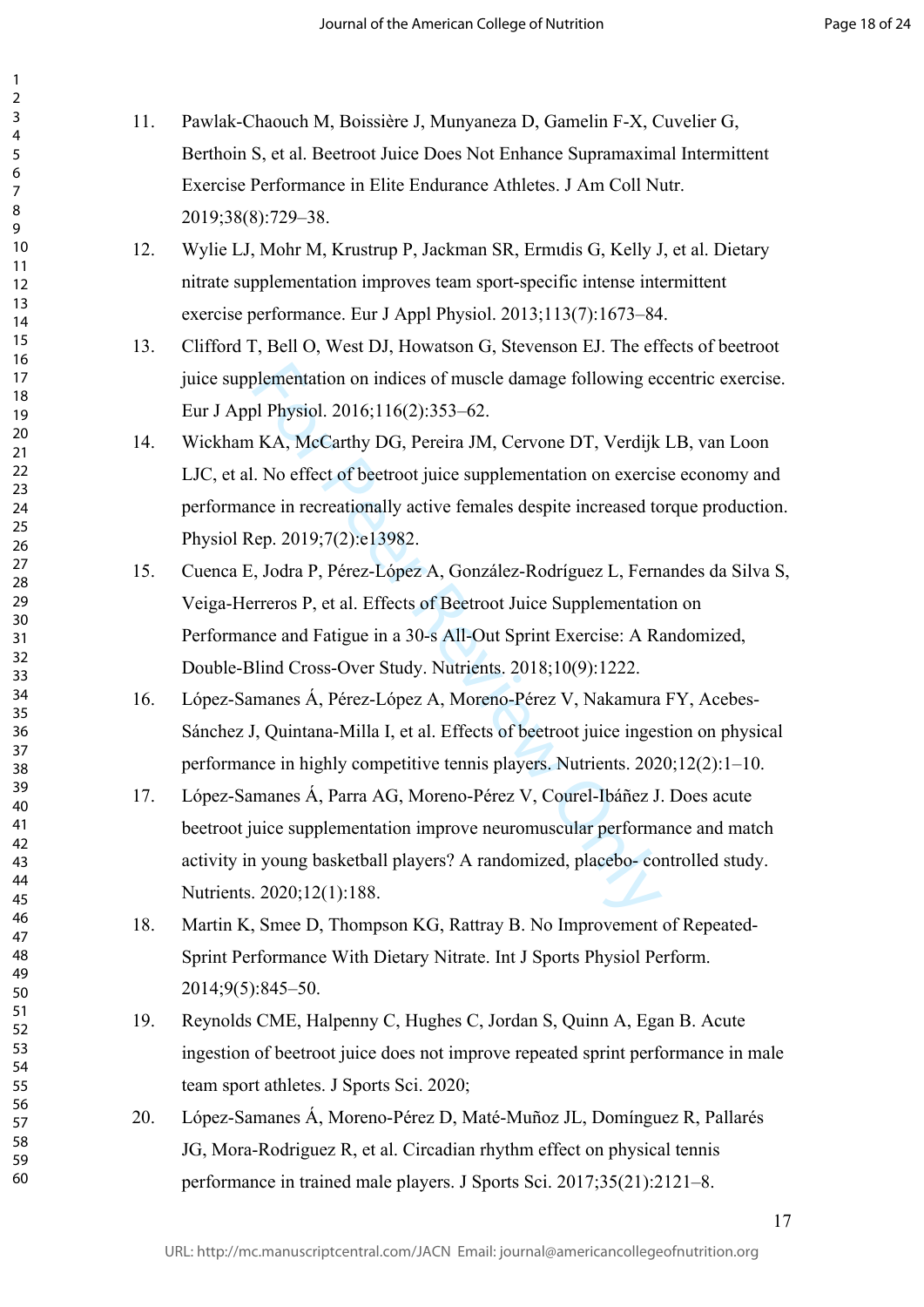$\mathbf{1}$  $\overline{2}$  $\overline{3}$  $\overline{4}$ 5 6  $\overline{7}$ 8 9

| 21. | Domínguez R, Garnacho-Castaño MV, Cuenca E, García-Fernández P, Muñoz-             |
|-----|------------------------------------------------------------------------------------|
|     | González A, de Jesús F, et al. Effects of beetroot juice supplementation on a 30-s |
|     | high-intensity inertial cycle ergometer test. Nutrients. 2017;9(12):1360.          |
| 22. | Bescos R, Ashworth A, Cutler C, Brookes ZL, Belfield L, Rodiles A, et al.          |
|     | Effects of Chlorhexidine mouthwash on the oral microbiome. Sci Rep.                |
|     | 2020;10(1):5254.                                                                   |
| 23. | McIlvenna LC, Monaghan C, Liddle L, Fernandez BO, Feelisch M, Muggeridge           |
|     | DJ, et al. Beetroot juice versus chard gel: A pharmacokinetic and                  |
|     | pharmacodynamic comparison of nitrate bioavailability. Nitric Oxide - Biol         |
|     | Chem [Internet]. 2017; 64:61-7.                                                    |
| 24. | Ayala F, Moreno-Pérez V, Vera-Garcia FJ, Moya M, Sanz-Rivas D, Fernandez-          |
|     | Fernandez J. Acute and Time-Course Effects of Traditional and Dynamic Warm-        |
|     | Up Routines in Young Elite Junior Tennis Players. PLoS One.                        |
|     | 2016;11(4):e0152790.                                                               |
| 25. | Moreno-Pérez V, López-Samanes Á, Domínguez R, Fernández-Elías VE,                  |
|     | González-Frutos P, Fernández-Ruiz V, et al. Acute effects of a single tennis       |
|     | match on passive shoulder rotation range of motion, isometric strength and serve   |
|     | speed in professional tennis players. PLoS One. 2019;14(4):e0215015.               |
| 26. | Gescheit DT, Cormack SJ, Reid M, Duffield R. Consecutive days of prolonged         |
|     | tennis match play: Performance, physical, and perceptual responses in trained      |
|     | players. Int J Sports Physiol Perform. 2015;10(7):913-20.                          |
| 27. | Gallo-Salazar C, Areces F, Abián-Vicén J, Lara B, Salinero JJ, Gonzalez-Millán     |
|     | C, et al. Enhancing physical performance in elite junior tennis players with a     |
|     | caffeinated energy drink. Int J Sports Physiol Perform. 2015;10(3):305-10.         |
| 28. | Foster C, Florhaug JA, Franklin J, Gottschall L, Hrovatin LA, Parker S, et al. A   |
|     | new approach to monitoring exercise training. J Strength Cond Res.                 |
|     | $2001;15(1):109-15.$                                                               |
| 29. | Vincent WJ. Statistics in kinesiology. Vol. 10. John Wiley & Sons; 2005.           |
| 30. | Gallo-Salazar C, Del Coso J, Sanz-Rivas D, Fernandez-Fernandez J. Game             |
|     | Activity and Physiological Responses of Young Tennis Players in a Competition      |
|     | With 2 Consecutive Matches in a Day. Int J Sports Physiol Perform.                 |
|     | 2018;14(7):887-93.                                                                 |
| 31. | Lakens D. Calculating and reporting effect sizes to facilitate cumulative science: |
|     | A practical primer for t-tests and ANOVAs. Front Psychol. 2013;4:863.              |
|     |                                                                                    |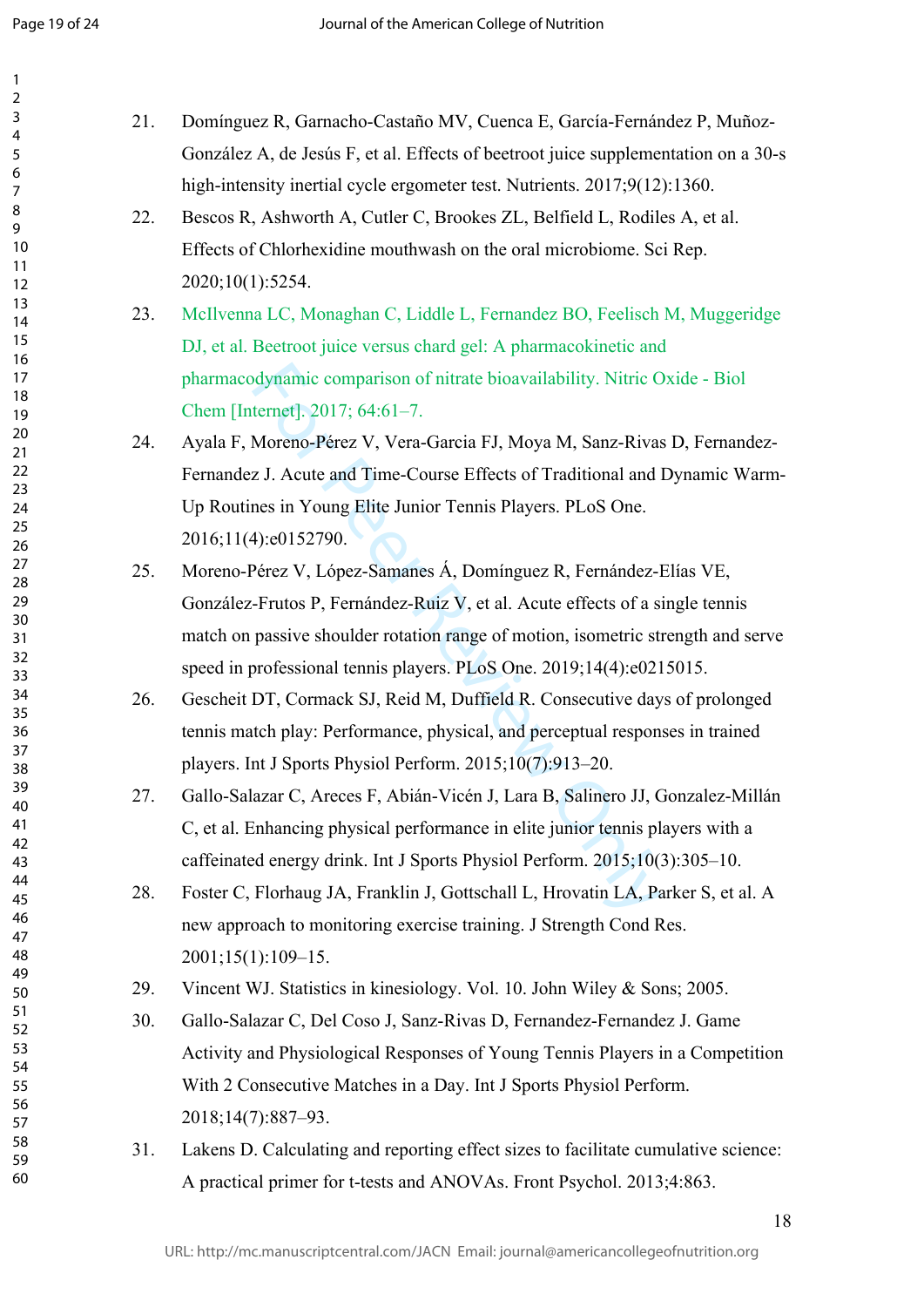| 32. | Olsson H, Al-Saadi J, Oehler D, Pergolizzi J, Magnusson P. Physiological         |
|-----|----------------------------------------------------------------------------------|
|     | Effects of Beetroot in Athletes and Patients. Cureus. 2019;11(12):e6355.         |
| 33. | Nyakayiru J, Jonvik KL, Trommelen J, Pinckaers PJM, Senden JM, van Loon          |
|     | LJC, et al. Beetroot Juice Supplementation Improves High-Intensity Intermittent  |
|     | Type Exercise Performance in Trained Soccer Players. Nutrients. 2017;9(3):314.   |
| 34. | de Oliveira GV, Alvares TS, do Nascimento LAD, Volino-Souza M, Mesquita J        |
|     | de S. Beetroot-based gel supplementation improves handgrip strength and          |
|     | forearm muscle O2 saturation but not exercise tolerance and blood volume in jiu- |
|     | jitsu athletes. Appl Physiol Nutr Metab. 2018;43(9):920-7.                       |
| 35. | Thompson C, Vanhatalo A, Jell H, Fulford J, Carter J, Nyman L, et al. Dietary    |
|     | nitrate supplementation improves sprint and high-intensity intermittent running  |
|     | performance. Nitric Oxide - Biol Chem. 2016;61:55-61.                            |
| 36. | Daab W, Bouzid MA, Lajri M, Bouchiba M, Saafi MA, Rebai H. Chronic               |
|     | Beetroot Juice Supplementation Accelerates Recovery Kinetics following           |
|     | Simulated Match Play in Soccer Players. J Am Coll Nutr. 2020;3:1-9.              |
| 37. | Cardinale M, Varley MC. Wearable training-monitoring technology:                 |
|     | Applications, challenges, and opportunities. Int J Sports Physiol Perform.       |
|     | 2017;12(Suppl 2):55-62.                                                          |
| 38. | Vanrenterghem J, Nedergaard NJ, Robinson MA, Drust B. Training Load              |
|     | Monitoring in Team Sports: A Novel Framework Separating Physiological and        |
|     | Biomechanical Load-Adaptation Pathways. Sport Med. 2017;47(11):2135-42.          |
| 39. | Aughey RJ. Applications of GPS Technologies to Field Sports. Int J Sports        |
|     | Physiol Perform. 2011; 6(3):295–310.                                             |
| 40. | Myers NL, Sciascia AD, Westgate PM, Kibler WB, Uhl TL. Increasing Ball           |
|     | Velocity in the Overhead Athlete: A Meta-analysis of Randomized Controlled       |
|     | Trials. J Strength Cond Res. 2015;29(10):2964–79.                                |
| 41. | O'Donoghue GP, Brown E. The Importance of Service in Grand Slam Singles          |
|     | Tennis. Int J Perform Anal Sport. 2008;8(3):70–8.                                |
| 42. | Martin C, Kulpa R, Ezanno F, Delamarche P, Bideau B. Influence of Playing a      |
|     | Prolonged Tennis Match on Shoulder Internal Range of Motion. Am J Sports         |
|     | Med. $2016;44(8):2147-51$ .                                                      |
| 43. | Baiget E, Corbi F, Fuentes JP, Fernández-Fernández J. The Relationship between   |
|     | Maximum Isometric Strength and Ball Velocity in the Tennis Serve. J Hum          |
|     | Kinet. 2016;53(1):63-71.                                                         |
|     | 19                                                                               |
|     |                                                                                  |

 $\mathbf{1}$ 

60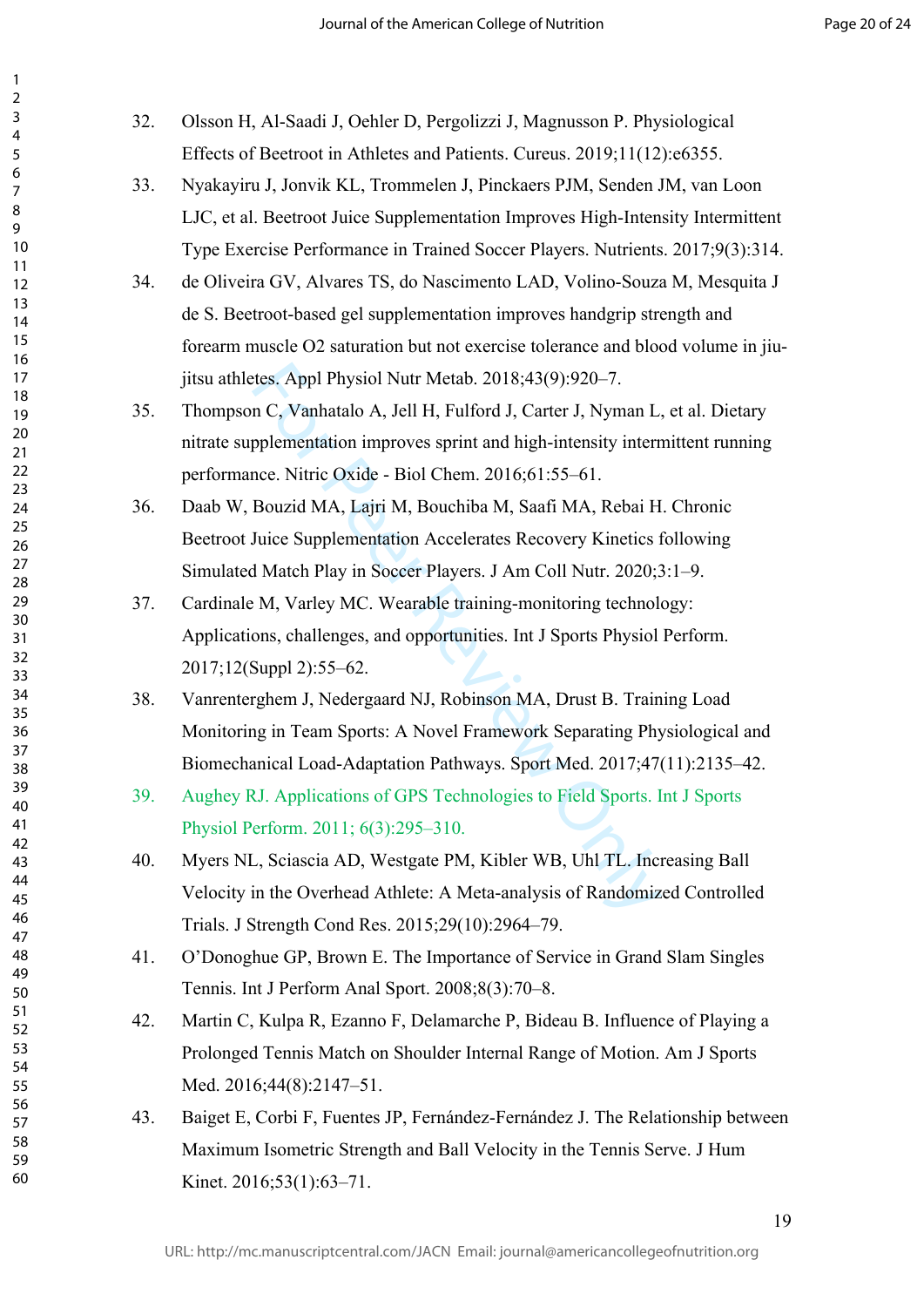$\mathbf{1}$  $\overline{2}$  $\overline{3}$  $\overline{4}$  $\overline{7}$ 

44. Muggeridge DJ, Howe CCF, Spendiff O, Pedlar C, James PE, Easton C. The effects of a single dose of concentrated beetroot juice on performance in trained flatwater kayakers. Int J Sport Nutr Exerc Metab. 2013;23(5):498–506.

TON PROVISING MICH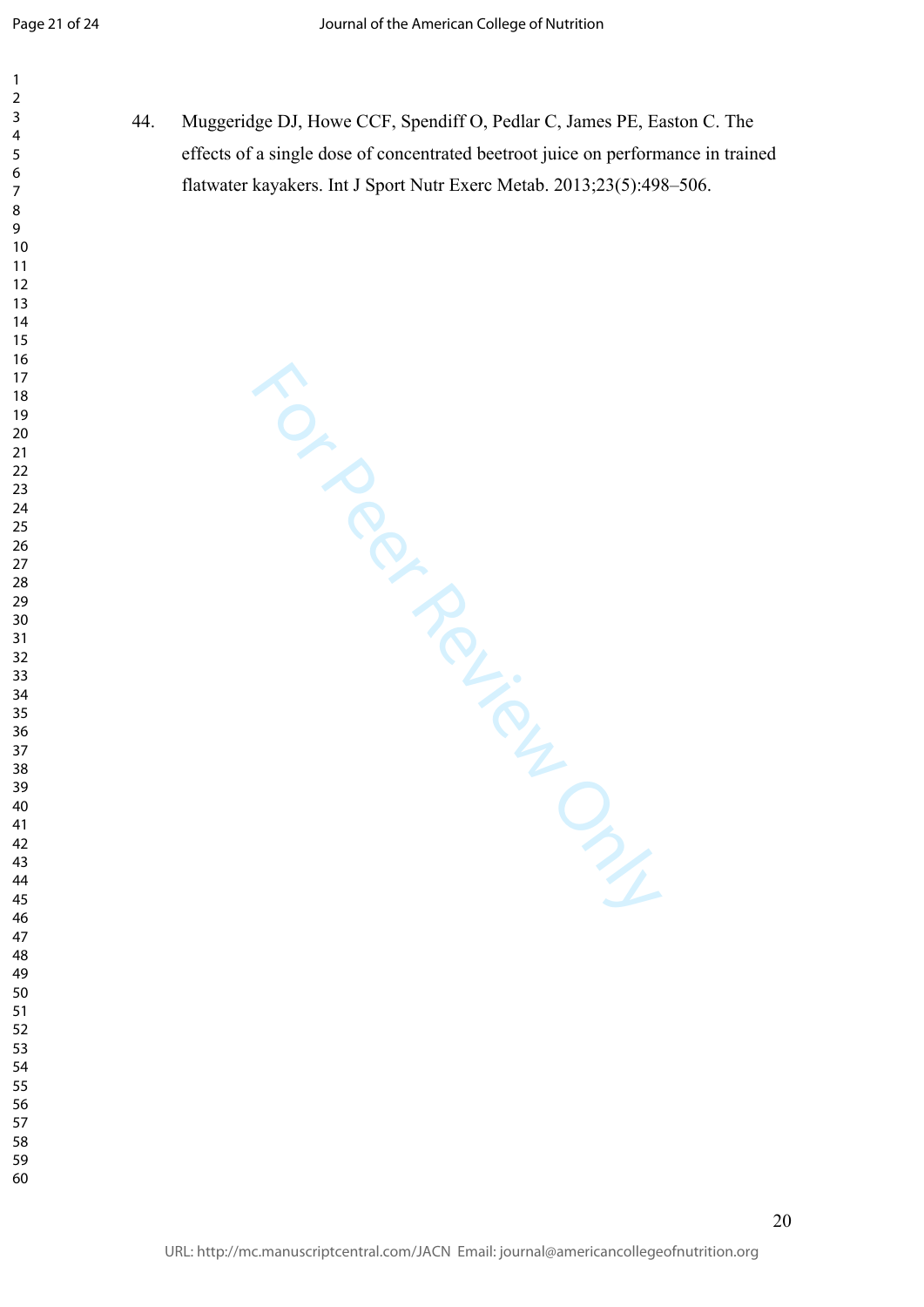**Figure 1.** Serve speed and handgrip strength before and after a 3-set tennis match with the ingestion of 70 mL of beetroot juice  $(6.4 \text{ mmol NO}_3)$  or a placebo in professional tennis players.

 $\mathbf{1}$  $\overline{2}$  $\overline{3}$  $\overline{4}$  $\overline{7}$ 

The bars represent the mean value for nine professional tennis players before and after the match for each treatment and the lines represent individual responses.

th the ingestion of 70 mL of beetroot juice (6.4 mmol N<br>ennis players. **Figure 2.** Effect sizes ( $\pm$ 95% confidence intervals) for movement patterns during a 3-set tennis match with the ingestion of 70 mL of beetroot juice  $(6.4 \text{ mmol NO}_3)$  or a placebo in professional tennis players.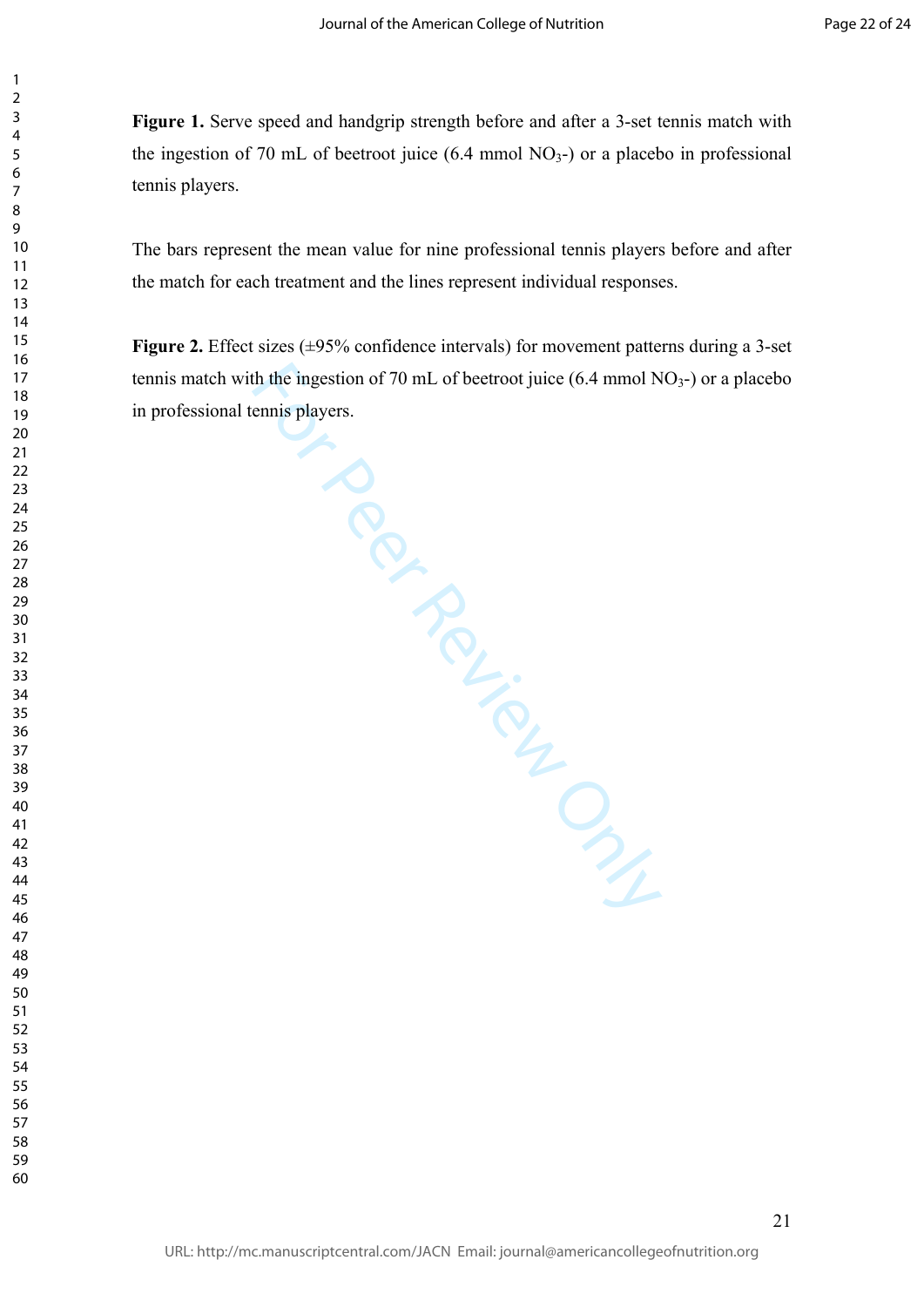$\mathbf{1}$  $\overline{2}$  $\overline{3}$  $\overline{4}$  $\overline{7}$ 

Table 1. Tennis match-play demands after the ingestion of 70 mL of beetroot juice (6.4 mmol  $NO<sub>3</sub>$ -) or placebo (0.4 mmol  $NO<sub>3</sub>$ -) in professional tennis players. Data presented as Mean  $\pm$  SD.

| <b>GPS-derived variables</b>                                             | Placebo         | <b>Beetroot</b> juice | $\boldsymbol{p}$ |
|--------------------------------------------------------------------------|-----------------|-----------------------|------------------|
| Peak velocity $(km \cdot h^{-1})$                                        | $19.8 \pm 2.5$  | $19.9 \pm 2.7$        | 0.929            |
| Total distance covered $(m \cdot min^{-1})$                              | $48.2 \pm 20.2$ | $46.4 \pm 25.3$       | 0.891            |
| $< 6.1 \text{ km} \cdot \text{h}^{-1} \text{ (m} \cdot \text{min}^{-1})$ | $38.2 \pm 15.6$ | $35.4 \pm 17.4$       | 0.782            |
| 6.1 to 12.0 $km \cdot h^{-1}$ (m $\cdot$ min- <sup>1</sup> )             | $8.4 \pm 4.3$   | $9.2 \pm 6.3$         | 0.780            |
| 12.1 to 14.0 $km \cdot h^{-1}(m \cdot min^{-1})$                         | $0.84 \pm 0.46$ | $0.90 \pm 0.85$       | 0.873            |
| 14.1 to 18.0 km $\cdot$ h <sup>-1</sup> (m $\cdot$ min <sup>-1</sup> )   | $0.70 \pm 0.48$ | $0.73 \pm 0.81$       | 0.924            |
| $> 18$ km·h <sup>-1</sup> (m·min <sup>-1</sup> )                         | $0.12 \pm 0.11$ | $0.19 \pm 0.21$       | 0.178            |
| Number of accelerations ( $>1.5$ m·s <sup>-1</sup> )                     | $18.2 \pm 11.1$ | $18.0 \pm 13.4$       | 0.950            |
| Number of decelerations ( $\le$ -1.5 m·s <sup>-1</sup> )                 | $19.1 \pm 9.9$  | $20.7 \pm 13.6$       | 0.736            |
| Total Impacts (number·min-1)                                             | $33.5 \pm 16.9$ | $32.2 \pm 18.5$       | 0.898            |
|                                                                          |                 |                       |                  |
|                                                                          |                 |                       |                  |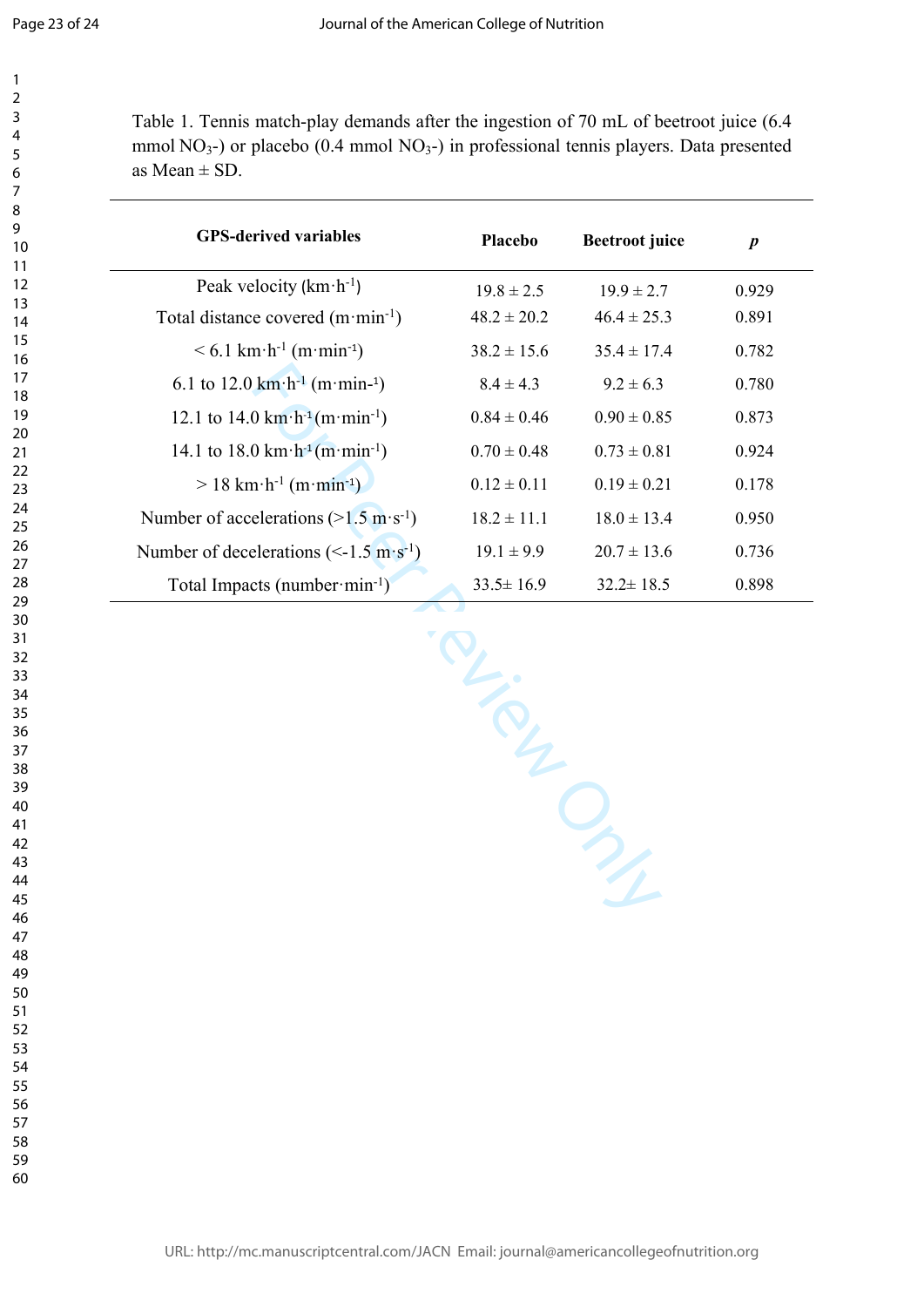